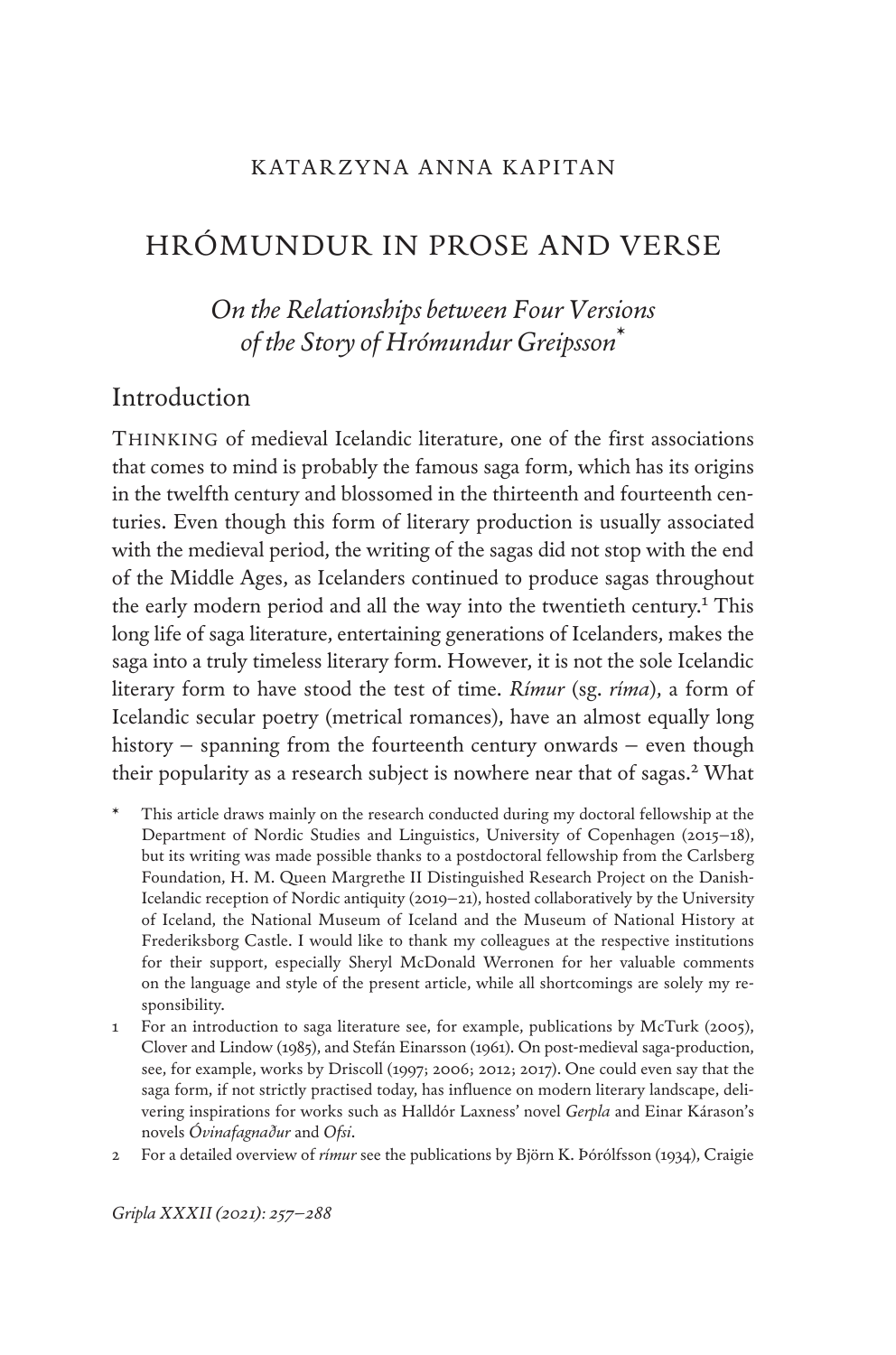is well known to literary historians of Iceland, but perhaps escapes the attention of non-specialised audiences, is that these two forms, sagas and *rímur*, coexisted in the literary landscape of Iceland for many centuries, and various stories travelled freely between them, changing forms from prose to verse and back.3

The phenomenon of poetry-based prose and prose-based poetry existed in medieval and early modern Iceland across all genres of Icelandic literature, but when it comes to certain genres, such as, for example, legendary sagas (*fornaldarsögur*), the fact that many sagas have poetic counterparts can be considered a key characteristic. At the same time, the number of studies devoted to this phenomenon has traditionally been relatively low. Researchers tended to focus either on the prose manifestation of the story or on its metric manifestations, rarely engaging in a discussion of the relationship between subsequent literary manifestations of the same story or the process of adaptation *per se*. Similarly, younger adaptations of older narratives were usually ignored, due to their secondary position in relation to their older and more original counterparts. Luckily, our understanding of Icelandic literary production from a diachronic perspective is expanding, as this attitude has been changing in the past few decades, with studies by, among others, Peter Jorgensen (1990; 1997), Aðalheiður Guðmundsdóttir (2001), and Philip Lavender (2020).

Among the narratives that have an extremely rich transmission and adaptation history is a story of Hrómundur, son of Gripur (or Greipur), which exists in many literary manifestations created at different periods of time, in different styles and genres, and in different languages. The story of Hrómundur used to exist in one form or another in the Middle Ages, as according to *Þorgils saga og Hafliða* – a part of the thirteenth-century *Sturlunga* compilation – *Hrómundar saga* was recited at the wedding feast in Reykhólar in the year 1119 to entertain the wedding guests (Brown, ed. 1952, 17–18; Brown 1946–53; Foote 1953–57). The contents of that story may have been to a certain extent different from what we know from extant adaptations dealing with the same material, since some of the episodes

<sup>(1938; 1949; 1952),</sup> and Stefán Einarsson (1955), as well as more recent works by Davíð Erlingsson (1987; 1989), Vésteinn Ólason (1993), Hughes (1980; 1982; 2005), and Sverrir Tómasson (2005; 2012).

<sup>3</sup> As an introduction to the subject of coexistence of the saga and *rímur* forms – with focus on *rímur*-based sagas, see Jorgensen (1990).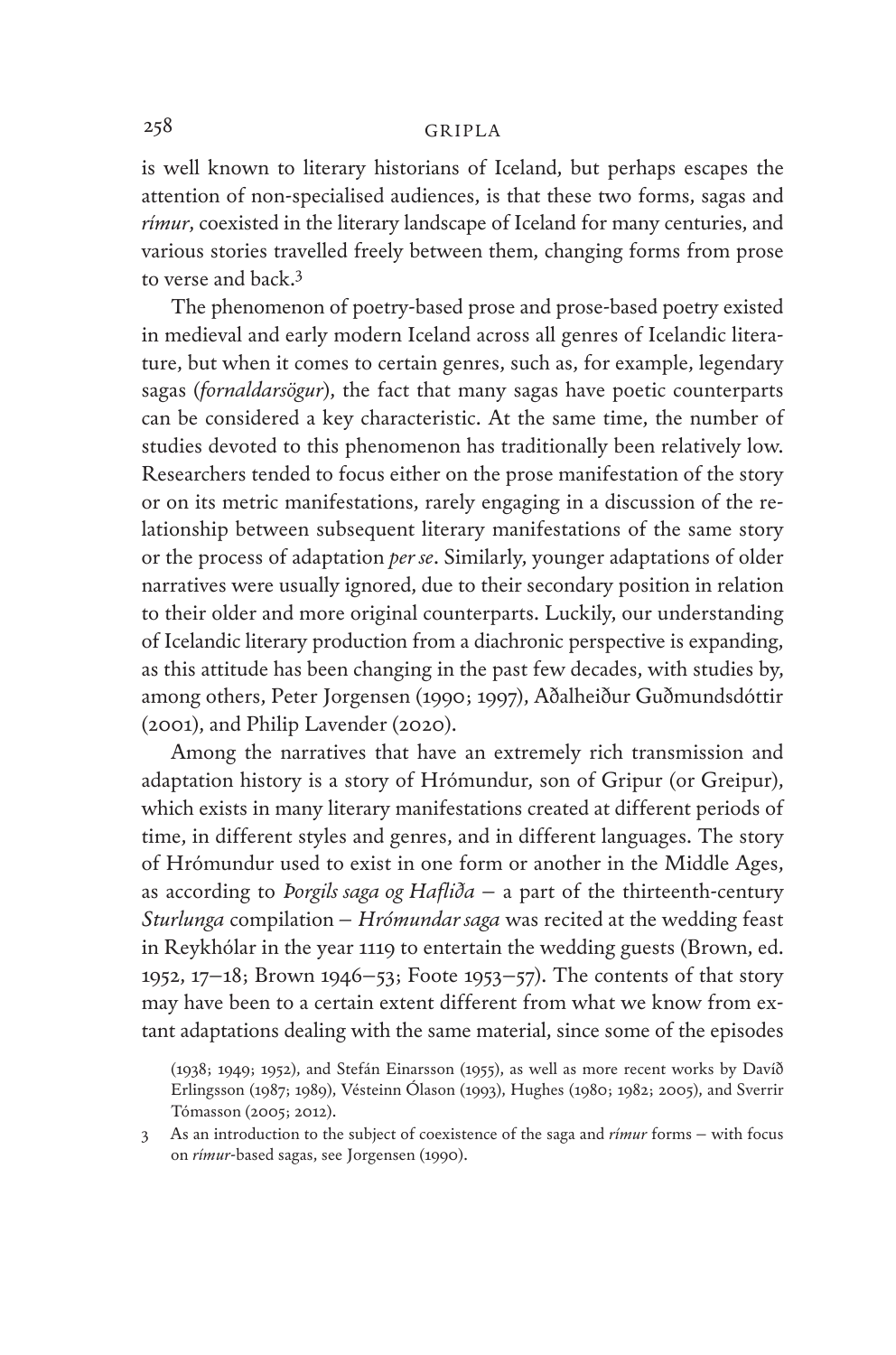present in the known manifestations are not mentioned in *Þorgils saga og Hafliða* (cf. Kölbing 1876, 185; Andrews 1912, 396–97; Björn K. Þórólfsson 1934, 354; Holtsmark 1961, 314–18; Jesch 1984, 96–97). Similar material is utilized in the Scandinavian ballads: in the Danish *Rigen Rambolt og Aller hin stærke*, *Ungen Ranild* (Grundtvig, ed. 1853, 1:358–74), and *Ramund* (Nyerup and Rahbek, eds. 1813, 4:334–40), the Norwegian *Ramund den unge* (Landstad, ed. 1853, 189–95), and the Swedish *Ramunder* (Arwidsson, ed. 1834, 114–20).

So far, only a fraction – mostly the medieval fraction – of the rich transmission and adaptation history of this story has been the subject of scholarly investigation, mainly due to the saga's relevance for the discussion of the origins of legendary sagas as well as the modes of their composition and performance in the medieval period. Scholars focused on the lost saga of Hrómundur and its medieval metric adaptation in the form of *rímur*, while the post-medieval adaptations have been less interesting for scholarship. This resulted in sparse knowledge of the long-lasting and fascinating transmission history of the story of Hrómundur in prose and verse, which has been present in the cultural landscape of Scandinavia in one form or another for almost a millennium; with the most recent adaptation of the story being in a form of a metal song performed by a Faroese Viking Metal band (Kapitan forthcoming).

The present study focuses on the Icelandic tradition of the story of Hrómundur, which includes the medieval metric manifestation of the story called *Griplur*, or *Hrómundar rímur Gripssonar* (Simek and Hermann Pálsson 2007, 130), a seventeenth-century prose manifestation of the story called *Hrómundar saga Greipssonar* (*17HsG*) (Simek and Hermann Pálsson 2007, 196), a late eighteenth- or early nineteenth-century prose manifestation also called *Hrómundar saga Greipssonar* (*19HsG*) (unmentioned in the secondary literature), and a nineteenth-century versification called *Rímur af Hrómundi Greipssyni* (*RHG*) composed by Sigfús Jónsson from Klungurbrekka (Finnur Sigmundsson 1966, I:262). While the older versions of the story are well known to scholarship and are available in multiple editions and translations, the younger versions remained unknown until very recently, and no edition of these texts yet exists.4 The present

4 *Griplur* have been edited twice by Finnur Jónsson (1896; 1905–22); they were most likely composed in the second half of the fourteenth century, but the earliest known manuscript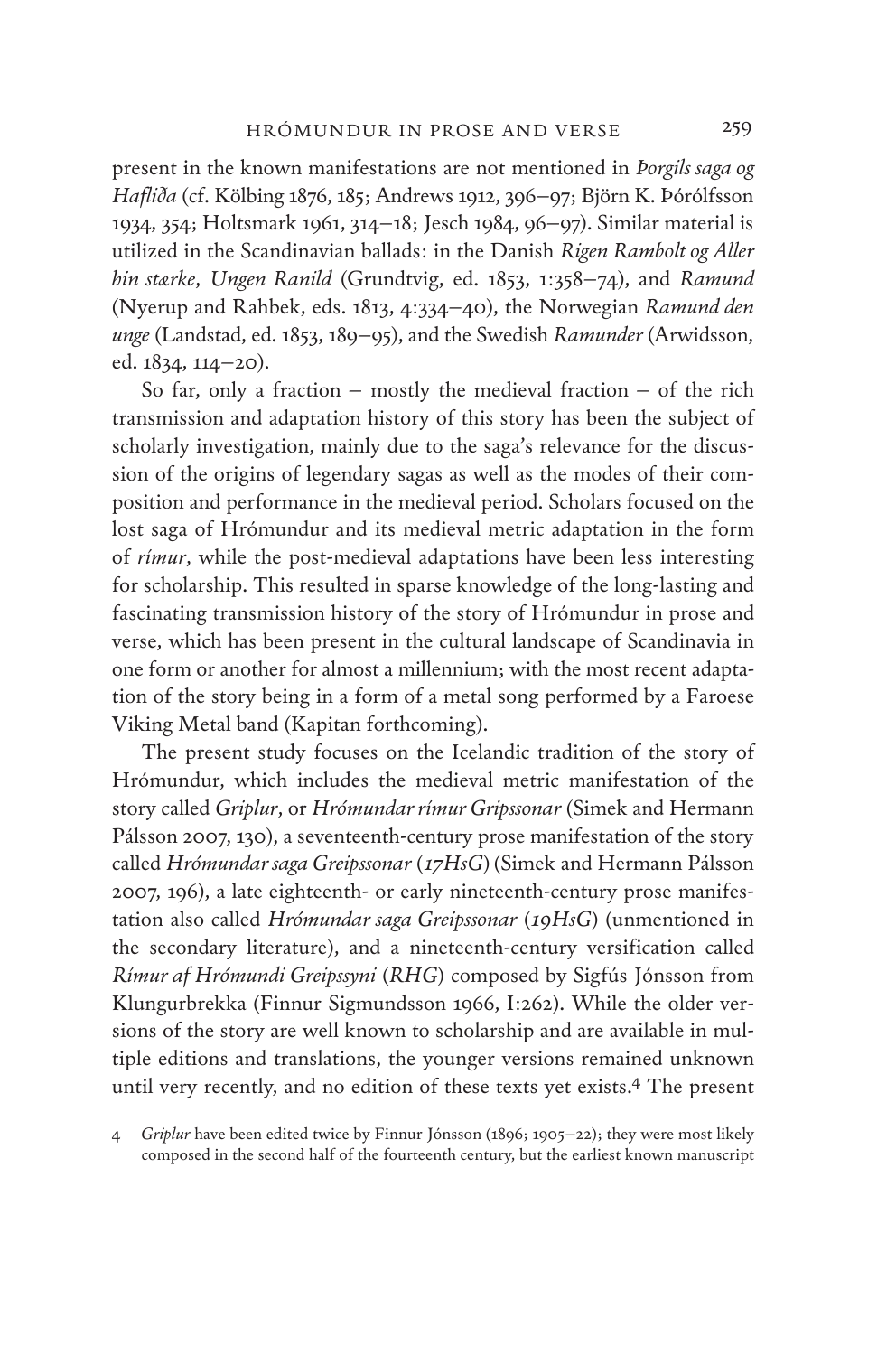study is a first attempt to reveal the relationships between four versions of the story of Hrómundur in Icelandic, two sagas and two sets of *rímur* – which appear to be very closely related – with the main aim of identifying the influences present in the younger saga of Hrómundur, which has hitherto remained unknown, and the younger *rímur* of Hrómundur, which have hitherto been rather sparsely treated in the scholarly literature. The possibility of the influence of the lost *rímur* of Hrómundur composed in the years 1775–77 by Benedikt Gröndal (Finnur Sigmundsson 1966, I:263) is also taken into consideration, but since no witness of this work survives, the possible influences remain purely hypothetical.

The present study is organized into five analytical sections, each devoted to relationships between different manifestations of the story. The first section looks at the relationship between the older saga and the medieval *rímur*. The second, third, and fourth sections are focused on the younger saga and its relationship to the older saga and the medieval *rímur*. Finally, the fifth section examines the sources of the younger set of *rímur* of Hrómundur. The main findings of these five sections are summarized in the last section of this article, where their relevance and perspectives for future research are outlined.

# The Relationship between *17HsG* and *Griplur*

The relationship between the two oldest extant versions of the story of Hrómundur, *17HsG* and *Griplur*, has been a matter of scholarly discussion for over a century now. Eugen Kölbing (1876, 182) suggested that the *rímur*

dates to the late fifteenth century. The seventeenth-century saga is the only prose manifestation of the story of Hrómundur known to scholarly discourse. It was first edited by Biörner (1737) and later included in Rafn's (1829–30) edition of the *fornaldarsögur*. The existence of the younger set of *rímur* of Hrómundur has been registered in *Rímnatal* (Finnur Sigmundsson 1966, I:262), but no edition of their text yet exists. The younger prose adaptation of the story, which is preserved exclusively in nineteenth-century manuscripts, has remained unknown to scholarship until very recently (Kapitan 2018). There is also a post-medieval metric adaptation called *Hrómundar kvæði Gripssonar*, which was published by Andrews (1911) and later Jón Helgason (1979, 173–79) but is not included in this analysis, as according to Andrews' (1911, 540–44) observations of the differences between *kvæði* and the *rímur*, the relationship between them cannot be established with certainty using the method applied in this study. Andrews (1912, 397) seems convinced that the *kvæði* were composed based on the *rímur*, while Aðalheiður Guðmundsdóttir (2014, 5–6; 2018, 26) does not exclude the possibility that they are based on the lost saga.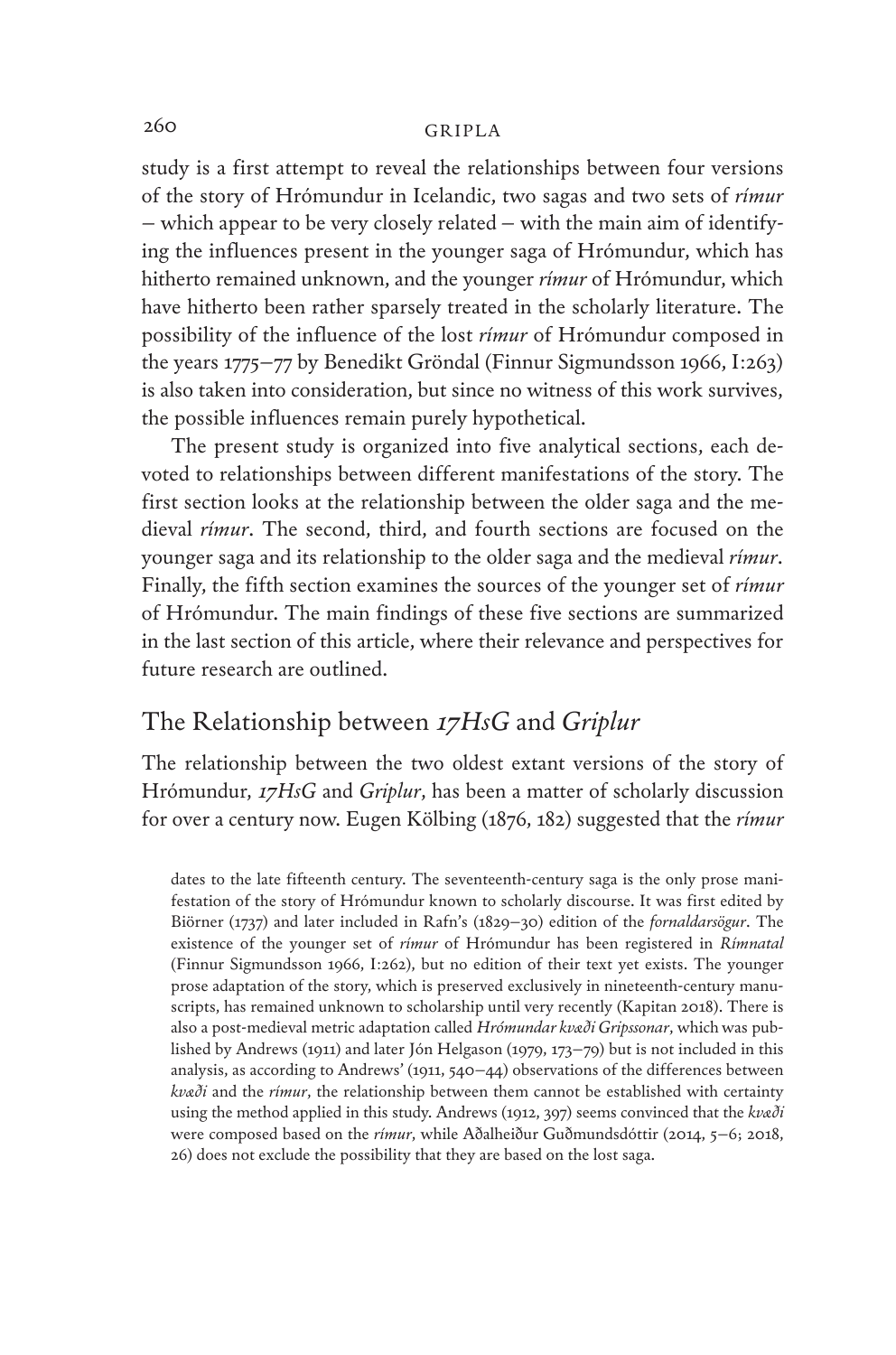and the saga are independent of each other and that both can be traced to the lost medieval saga of Hrómundur. This idea was rejected by Andrews (1911), who considered the saga to be derived from the *rímur*. Similarly, the editor of the *rímur*, Finnur Jónsson (1905–22, 409–10), commenting briefly on the discrepancies between the saga and the *rímur*, also concluded that the saga is based on the *rímur* (Finnur Jónsson 1907, 333–34; 1923, 2:802–03). Kölbing's interpretation was, however, revived by Hooper (1930, x-xi; 1934, 56), who believed that the seventeenth-century saga is based on the lost saga, with certain interpolations from the *rímur*. This was in turn rejected by Brown (1946–53), who provided the most convincing evidence in favour of Andrews' interpretation. Today, Brown's interpretation is widely accepted in the literature, for example by Jesch (1984; 1993).

Brown, in her study, focused on verbal similarities between the saga and the *rímur*, in order to demonstrate that the saga is secondary to the *rímur*. The examples of alliteration preserved in the saga that originate from the *rímur* are convincing evidence of the relationship, for example: "Stattu á fætr stúrulaust … skríð þú af stóli, skálkrinn latr, skilinn frá ǫllu happi" in the *rímur* corresponds to the saga's "Stattu stuðnungslaust á fætur aptr ... Skríddu af stóli, skálkr argr, sviptr ollu fé" (Brown 1946–53, 73). This example, however, is taken out of context and gives the reader a false impression of the extent of the similarities. The contents of stanzas III:24 and III:25, which Brown used as an example of alliteration, are significantly repositioned in the saga, and there is a large amount of text between the two, on which Brown chose not to comment (the order of the stanzas is discussed further in this section). Brown also generally did not comment on the particular manuscripts preserving the *rímur*, making her study satisfactory only to a limited extent. In that sense, Andrews' analysis is more detailed, as he takes into account the readings of manuscripts included in the variant apparatus of Finnur Jónsson's edition. Based on three textual variants, Andrews concluded that the saga is more closely related to the branch of the *Griplur* tradition that includes Wolfenbüttel, Herzog August Bibliothek Cod. Guelf. 42.7. Aug. 4to, and Reykjavík, Stofnun Árna Magnússonar í íslenskum fræðum AM 146 a 8vo.5 Based on the

<sup>5</sup> On manuscripts preserving *Griplur*, see Kapitan (2020). The very same interpretation of the relationship between *17HsG* and *Griplur* as that proposed by Andrews was presented by Björn K. Þórólfsson (1934, 353) in his short discussion of the relationship between the saga and the *rímur*, but it is most likely directly borrowed from Andrews.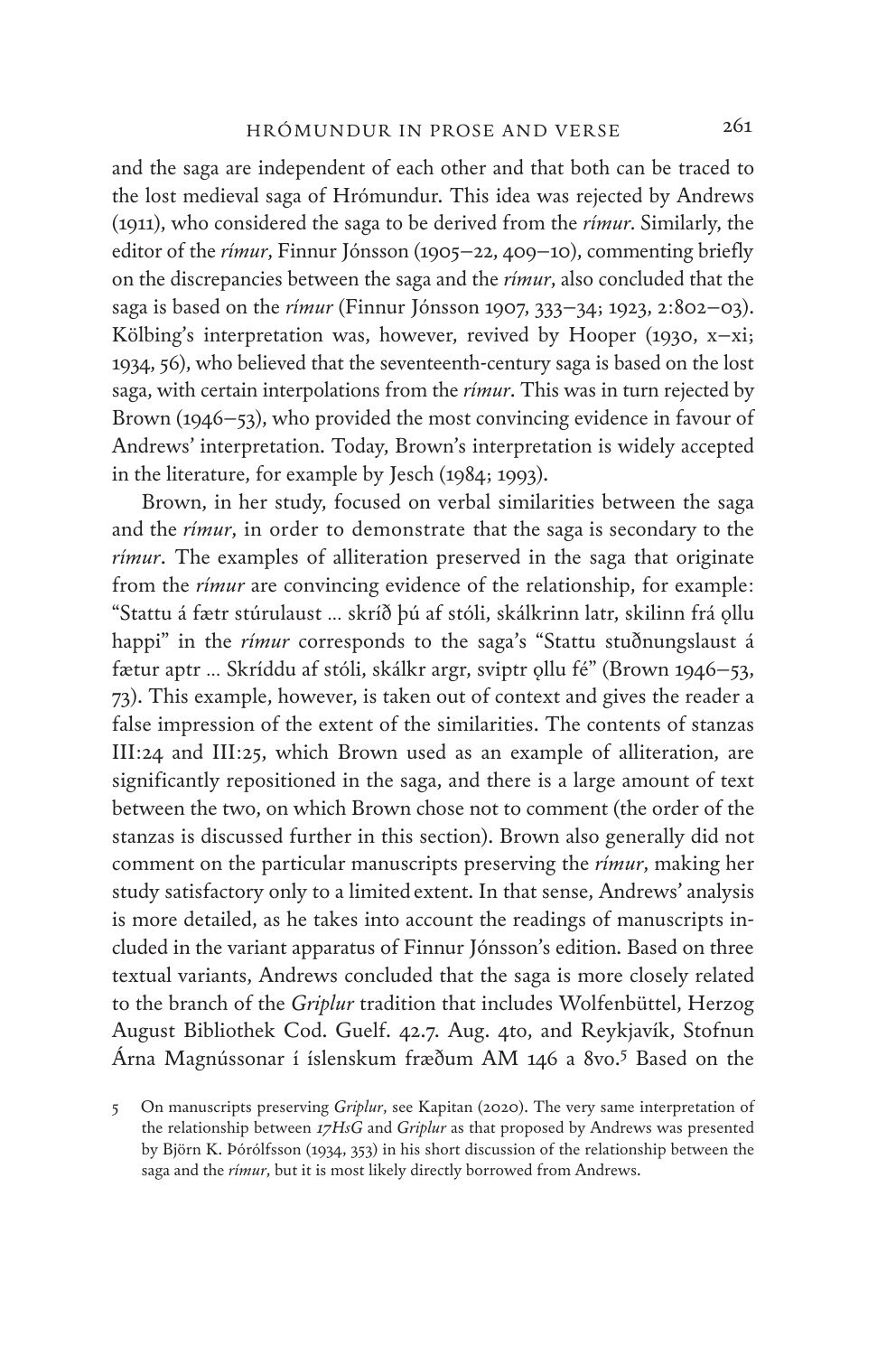transpositions of the stanzas in the saga, however, Andrews suggested that the saga is based on a different branch of the *rímur* tradition to any of the existing texts of *Griplur*.

If we consider that the order of stanzas is genealogically informative for establishing relationships between texts in prose and verse, the analysis of the transpositions does not allow any conclusion other than the one suggested by Andrews, that the saga is based on an independent tradition of *Griplur*. A good point for comparison of the order of the stanzas is the fight between Þráinn and Hrómundur, because the order of the stanzas describing this episode in various texts of the *rímur* is different.

#### *17HsG Griplur* **III**

| "Rigaþo þier á fætr ragur oc blauþr, oc takþu<br>suerbed aptr af mier ef bu borer"                                    | 28. "Riga þú þér í rúmi blauðr,<br>Ragari en nokkuð kvendi,<br>sæktú að mér svartr og dauðr,<br>sverð er burt úr hendi."       |
|-----------------------------------------------------------------------------------------------------------------------|--------------------------------------------------------------------------------------------------------------------------------|
| Draugur mælti: "Þad er einginn fremd aþ bera<br>suerþ á mic vapnlausann, helldr vil ec reina afl<br>vit bik oc glýmo" | 26. "Fremd er engi að fella mig<br>með fránum hjalta-vendi;<br>eg vil reyna afl við þig,<br>ef ekki er vætta í hendi."         |
| Hromund kastar þá suerþino, oc treiste afli<br>sýno. Þráinn sá þetta, oc leiste ofann ketil sinn<br>er hafþi uppi     | 27. Hrómund kastar hrotta þá,<br>handa afli treysti,<br>Þráinn var glaðr, er þetta sá,<br>bungan ketilinn leysti.              |
| Funi mikill var i millom fóta hanz. enn ketel-<br>lenn fullr af bukom                                                 | 5. Funi var millum fóta hans,<br>fullur ketill af búkum;<br>ásjón hefr hann einskis manns<br>jafnt og segir af púkum           |
| Hromundur mælti: "skrýtto af stóli skálkr argr,<br>suiptr aulu fie" $(2v:2-10)$                                       | 25. "Hugrinn þinn er harla flatr"<br>Hrómund talar af kappi,<br>"skríð þú af stóli, skálkrinn latr,<br>skilinn frá ollu happi" |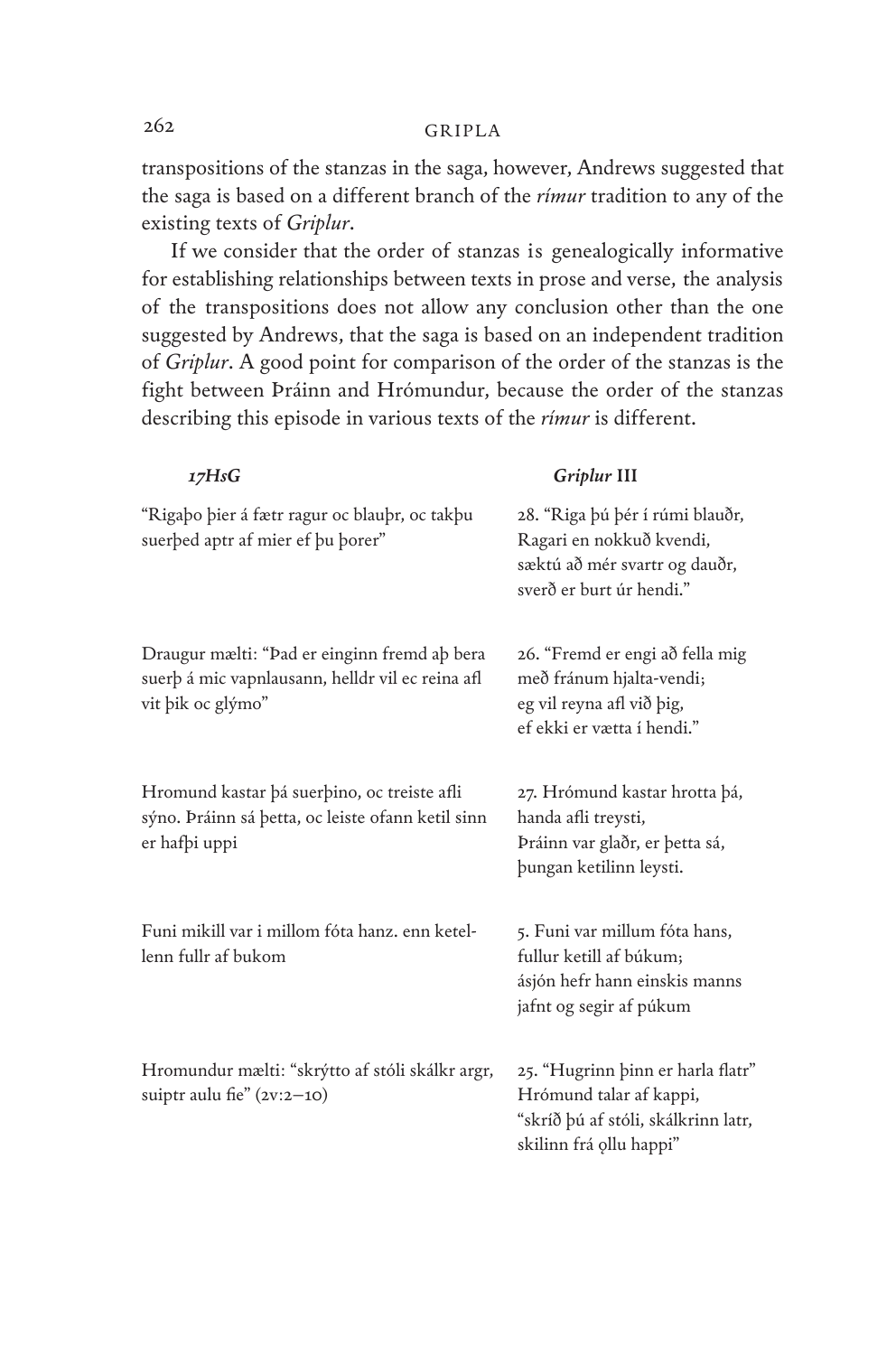Based on the verbal similarities between the saga and the *rímur*, the following order of stanzas in the third *ríma* lying behind the saga can be proposed: 28, 26, 27, 5, 25. The proposed order does not follow any of the known texts of the *rímur* (cf. Kapitan 2020), which suggests a separate branch of the *Griplur* tradition. Therefore, it seems safe to assume that the saga was based on some other branch of the *rímur* tradition than those extant today. Moreover, we might be tempted to follow Andrews' (1911, 539) lead that *17HsG* is actually based on the lost *Griplur*, which used to be preserved in AM 603 4to – a manuscript preserving a number of defective *rímur* in which *Griplur* were registered in the early eighteenth century but which disappeared sometime during the late eighteenth or early nineteenth (Kapitan 2018, 164–67). This hypothesis is impossible to prove, but if the prose adaptation of *Bragða-Ölvis saga* in AM 601 b 4to, whose transmission history appears to be closely related to that of *Hrómundar saga*, turns out to be based on the version of *Bragða-Ölvis rímur* preserved in AM 603 4to, we could entertain a hypothesis that it was also the case with *Hrómundar saga*. 6

At the same time, we need to consider whether the verbal similarities between particular stanzas of the *rímur* and the text of the saga deliver sufficient evidence to assume that there was a separate "version" of the *rímur* behind the saga and whether it is not possible that the saga-writer freely adapted the text of any of the versions of *rímur* into the prose style without paying too much attention to the order of the stanzas. The answer to this question depends on our understanding of how an early modern sagawriter worked. Did the saga-writer have a manuscript(s) of *rímur* at hand when they converted the verses into the prose, or did they write the story down from memory? If the story was written down from memory, then the transpositions of stanzas would be more natural than if the story was based on the written text of the *rímur*. There is not enough comparative material to allow us to draw a conclusion about this matter, but I will come back to the problem of stanza order later in the section devoted to the younger saga and its relationship to *Griplur*.

Without identifying any specific branch of the *Griplur* tradition, it is

<sup>6</sup> Teresa Dröfn Njarðvík is currently researching the transmission of *Bragða-Ölvis saga* and related *rímur*. Her work will provide valuable insights into the question of the relationship.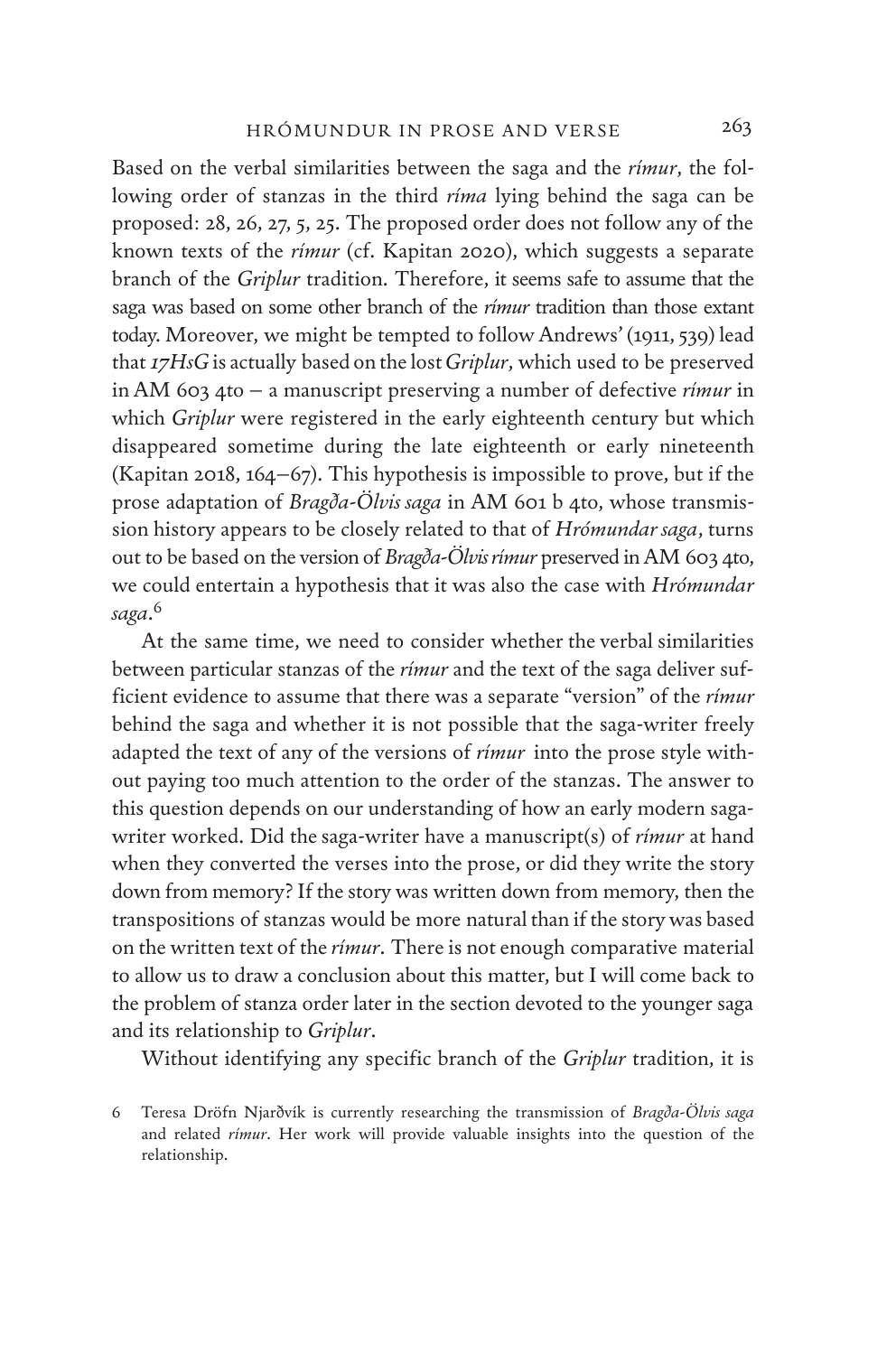safe to agree with previous scholarship that *17HsG* is based on the medieval *rímur*.

# The Relationship between *17HsG* and *19HsG*

The hitherto unknown *Hrómundar saga Greipssonar* (*19HsG*) is four times longer than the seventeenth-century saga (*17HsG*) and contains a number of motifs and episodes which lie outside the *Hrómundar saga* tradition.7 Since these episodes, often originating in the romance tradition, do not help to establish whether *19HsG* uses *17HsG,* they will not be discussed here. Instead, this section focuses on some differences in the structure, style, and contents of these two narratives in order to illustrate how they treat the same material.

Already at the very beginning of the story, clear differences in the structure and style of *19HsG* can be observed in comparison to *17HsG*. The two sentences that open the saga in AM 601 b 4to (henceforth A601), the best-text manuscript of *17HsG*, correspond to a whole paragraph in British Library Add 11,109 (henceforth B11109), the oldest manuscript of the younger saga known to date. $8$  The difference lies not only in the length of the introduction but also in its style and structure, especially regarding the details concerning particular characters.

From the opening of A601, we learn that there was a king in Denmark named Ólafur, who was the son of Gnoðar-Ásmundur, and that there were two retainers in Ólafur's army, the brothers Kári and Örnúlfur, who were great warriors. The introduction in B11109 is much more verbose, and from it we learn that Ólafur was one of the petty kings in Norway, not Denmark, and that he was generous and brave; that Ólafur had two sisters, Dagný and Svanhvít, who were exceptional women; and that there were two retainers in Ólafur's army, the brothers Bildur and Vóli, who were deceitful and evil.

The only thing these two passages have in common is the name of the king, Ólafur, who in A601 is the son of Gnoðar-Ásmundur, while in B11109 his father is not mentioned at all. In B11109 the evil brothers

<sup>7</sup> An introductory study to the nineteenth-century saga and its multiple innovations has been presented elsewhere, see Kapitan 2021.

<sup>8</sup> All references to *17HsG* use loci from A601, while all references to *19HsG* use loci from B11109.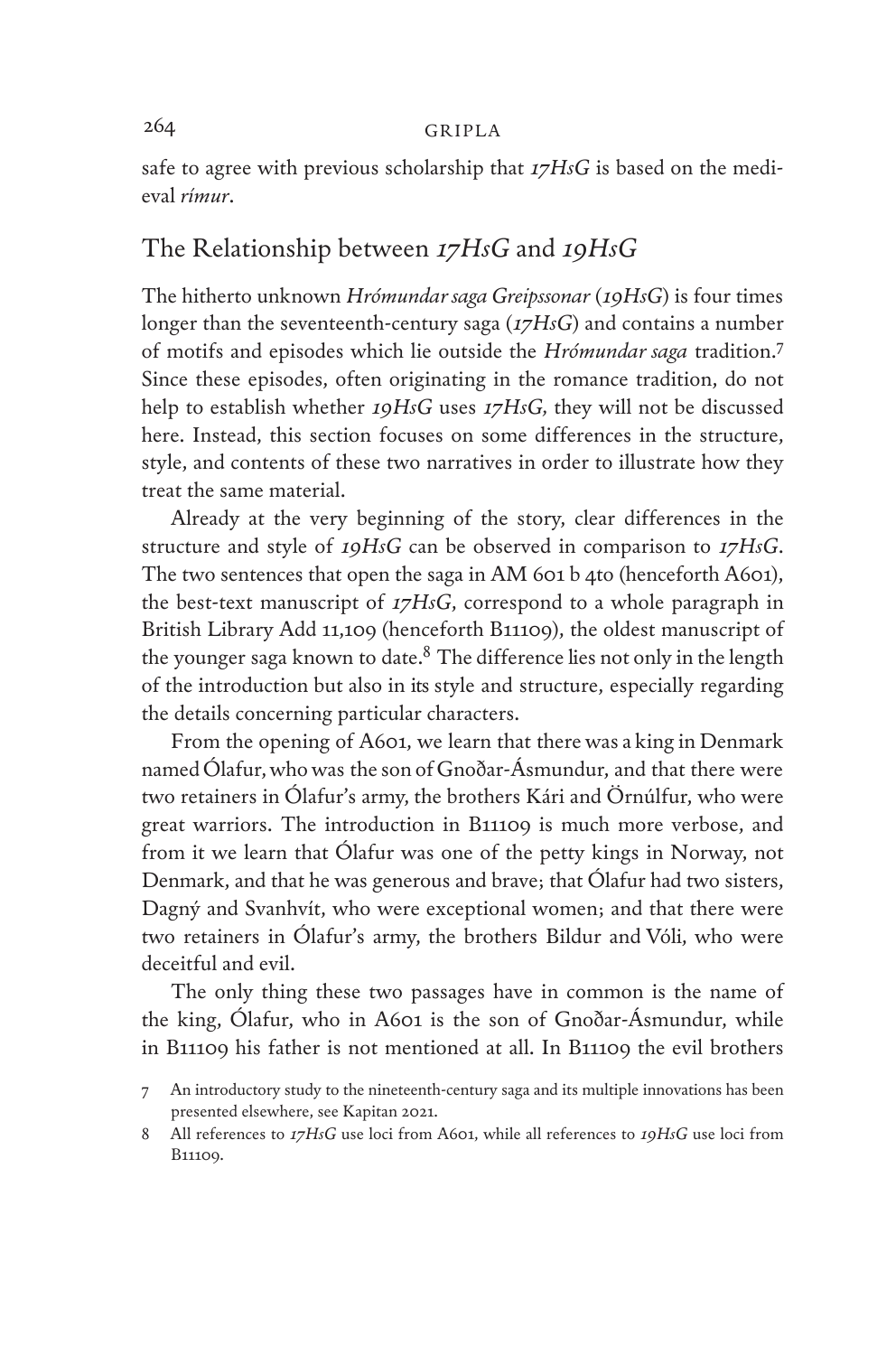Bildur and Vóli are introduced at the beginning of the saga, while in A601 the saga-writer introduces them later in the text, after Hrómundur and his family have been introduced. Moreover, Ólafur's sisters are not introduced until they play a role in the narrative (chapter 3 of A601). In B11109, on the other hand, most of the characters are introduced right at the beginning of the story, while Kári and Örnúlfur are not introduced until they are supposed to play a role in the narrative (chapter 2 of B11109). When they are introduced in chapter 2, Kári is presented as Hrómundur's foster-brother and a prow-man in Ólafur's army, who was very strong, etc. (B11109, f. 107r:13–16). This change is peculiar, and it is uncertain why the saga-writer decided to introduce Bildur and Vóli first, instead of Kári and Örnúlfur, since Kári and Örnúlfur appear already in chapter 2, while Bildur and Vóli are not mentioned until chapter 7 of B11109.

From a structural point of view, it seems more logical either to introduce both pairs of characters immediately before the episodes in which they play a role, or to consistently introduce all characters at the beginning of the story. The saga-writer of *19HsG*, however, chose a hybrid of these two approaches, which allows us to hypothesize about the intentions behind these changes. First, at the beginning of the story, the saga-writer introduces all characters who could be considered the saga's main characters, such as King Ólafur and related characters, and Hrómundur and related characters. Then, over the course of the story, the saga-writer introduces the secondary characters immediately before the episodes in which they play a role. For example, as mentioned previously, Kári and Örnúlfur are introduced in chapter 2, as is Hröngviður, while Máni is presented in chapter 5, etc. Taking into consideration this transposition, we can assume that, in the saga-writer's view, Bildur and Vóli were more important for the story than Kári and Örnúlfur. Bildur and Vóli are main characters of the saga, while Kári and Örnúlfur are not. This can be explained by the role the two pairs of brothers play in the saga. Kári's role is to die, and his death is supposed to prompt Hrómundur into killing Hröngviður, while Bildur and Vóli reappear in most of the main episodes: they do not want to enter Þráinn's mound, they kill Hrómundur's dog Hrókur, they defame Hrómundur at Ólafur's court, and finally, Hrómundur fights Vóli at the frozen lake Vänern after the battle with the Swedes.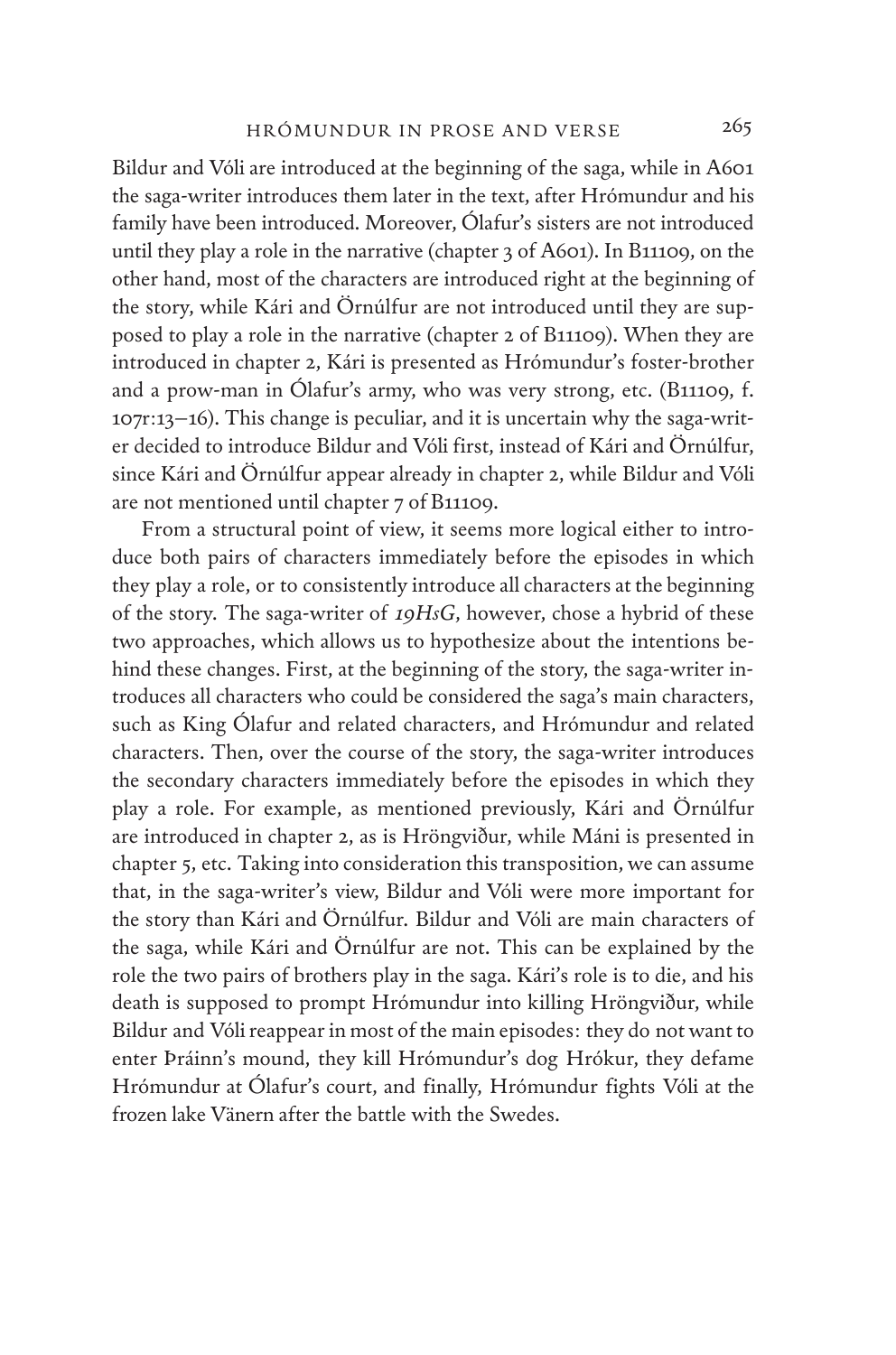The saga-writer is, however, not consistent in his practice of introducing secondary characters. The kings of Sweden, both called Hálfdan,9 are mentioned in chapter 5 although they do not play any role in the narrative until chapter 9. This might be a borrowing from the *rímur*, where the Swedish kings are already mentioned in stanza II:16. The relationship between the saga and the *rímur* is treated in the next section.

As the opening of the saga shows, one of the striking differences between *17HsG* and *19HsG* is the level of detail and description provided in the two sagas. The main characters in *19HsG* are frequently introduced with a short description involving a few adjectives, to give the reader background information on the characters; on the other hand, no  $-$  or very sparse – descriptions are provided in *17HsG*, aside from the crucial features of the characters which are communicated using more-or-less fixed expressions, such as "hermenn miklir" to describe Kári and his brother. This is also true for our main hero, Hrómundur.

Þo var Hrómundr fyrir þeim aullom. hann kunni eigi at hrædast, hann var augna fagr, hárbiartr, oc herþamikill, mikill oc stercr, lýktiz miöc Hróki móþr fauþr sýnom (1r:9–11)

#### *17HsG 19HsG*

⟨Hrómundur⟩ var eldstr þeira bræþra oc hinn frægasti maþr at hreysti oc öllom fræcleica, sva hann bar langt af mönnom þar í byggþom, þeir bræþr allir voro af alþýþo kallaþir Hrócar, því þeir voro af Hrócs ætt qvomnir. Hrómundr var bjartr á hár, hýr í tilliti, en snar í augom, breiþr á herþar oc stormenni at vexti, hann gaf sic alldrei fyrir und eþr ákomo, oc vit enga æþru var hann kéndr; þeir bræþr hans voro oc allir miclir menn til allra mannburþa (106v:27–107r:6)

As the example above illustrates, there are clear stylistic differences between these two sagas when it comes to descriptions of characters. While *17HsG* is more laconic and to some extent closer to the traditional saga style – characterized, among other things, by brief descriptions of characters (Finnur Jónsson 1923, 2:303–35) – *19HsG* is more verbose and may reflect the stylistic preferences of late eighteenth- or early nineteenthcentury audiences.

<sup>9</sup> Notice the difference in the name Hálfdan in *19HsG* for Halldingur of *17HsG* and Haddingur of *Griplur*.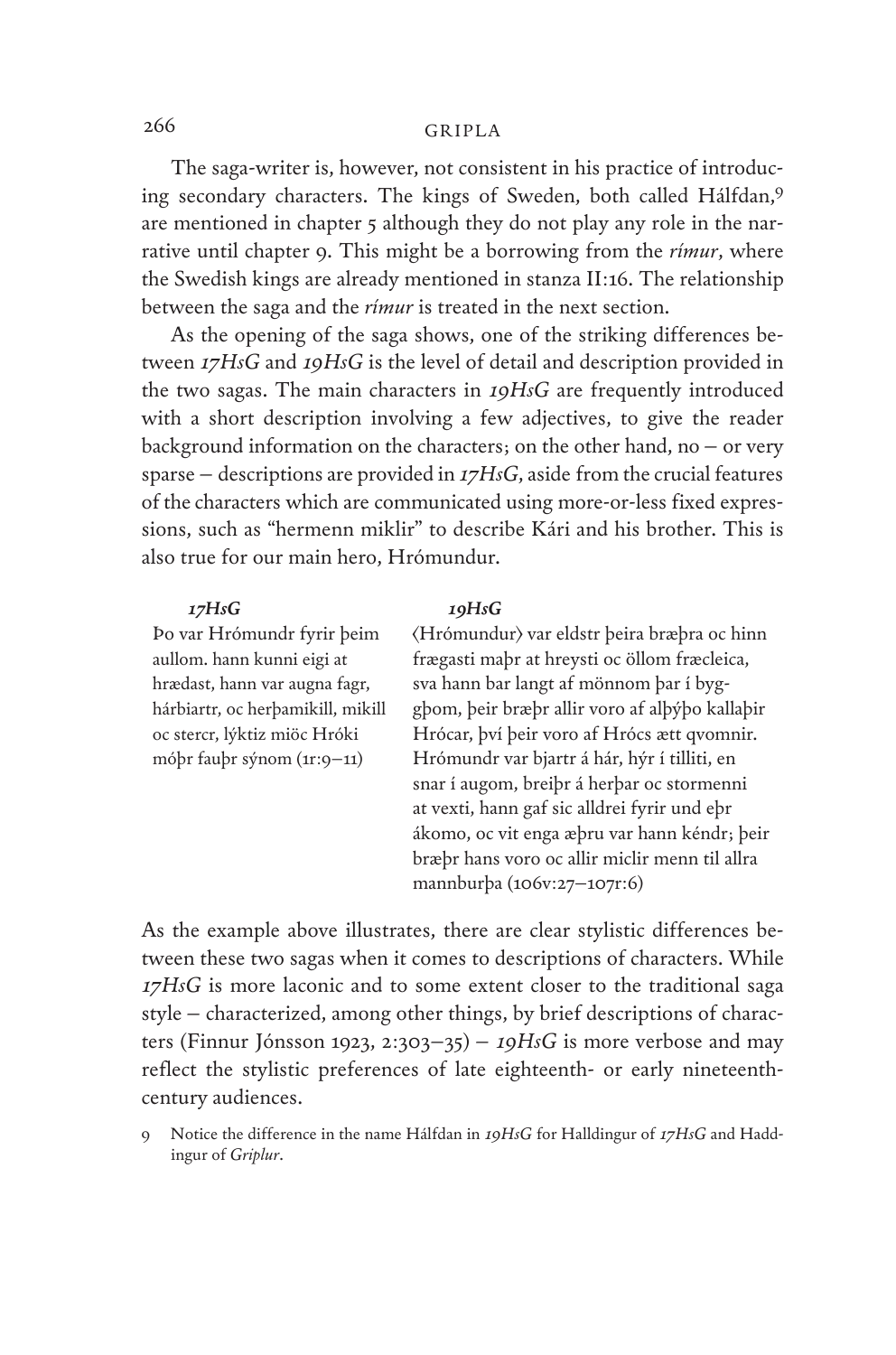Another important feature of *19HsG* is that the saga-writer introduces greater logic to the narrative compared to *17HsG*, not only by presenting events in a particular order but also by making minor changes to the descriptions of the characters. For example, in *19HsG*, the saga-writer introduces Kári as a foster-brother of Hrómundur instead of presenting him just as one of the king's retainers. This minor alteration gives an indirect explanation of why Hrómundur wants to avenge Kári's death when Hröngviður kills both Kári and Örnúlfur. This is explicitly brought up in the saga in chapter 3, which describes Hrómundur's conversation with King Ólafur, during which Hrómundur tells the king that he and Kári were friends and foster-brothers (B11109, 108v:27–109r:6). This entire conversation between Hrómundur and Ólafur is missing from *17HsG*, and its sources are unknown. On the one hand, Hrómundur could equally well just decide to avenge Kári without any conversation with the king; because Kári has already been introduced as Hrómundur's foster-brother in chapter 2 of *19HsG*, there is no need to repeat this information. On the other hand, the repetition increases the dramatic mood of this episode, so it serves as a stylistic improvement on the saga.

The discrepancies between *17HsG* and *19HsG* when it comes to episodes related to Kári do not end here. The description of Kári and his brother's first meeting with Hröngviður and his followers also delivers evidence of a quite different style in the two narratives.

#### *17HsG*

Konungr býþr Kára oc Örnulfi aþ ganga upp á eýuna, oc vita, huort þeir sæe einginn herskip. Þeir gengu upp á landet, oc litu.vi. herskip under hömrum nocrum. Þar var eirn dreke allskrautligr. Kári kallar til þeira, oc spir huorier fyrir skiponom rieþi (1r:14–17)

#### *19HsG*

Þá mælir Kóngr vit Kára: "nú skulot þit bræþr ganga á land oc þvert yfir þessa eyo sem vit erom vit komnir, oc vita hvort þér verþit ecki varir vit, at vícíngar neinir séo hino meginn eyarinnar." Kári mælir "sva skulom vit gora sem þér tilmælit, Herra!" Taca þeir bræþr vapn sín oc ganga á land upp oc yfir eyona, oc sem þeir qvomo á hamar nocorn, sjá þeir vj herscip liggia undir eyunni, micit stor oc skrautleg, þó bar þar eitt af öllom, þat var dreci sva veglegr, at Kári þóktist ei annan slícan sjeþ hafa, hann var scygþr oc scorinn stafna á millom. Kári settist niþr oc qvaþ margar vísr af ágæti scipana; síþan kallaþi hann til þeira er láo fyrir, oc spyr hvorjir væro? (107r:21–107v:3)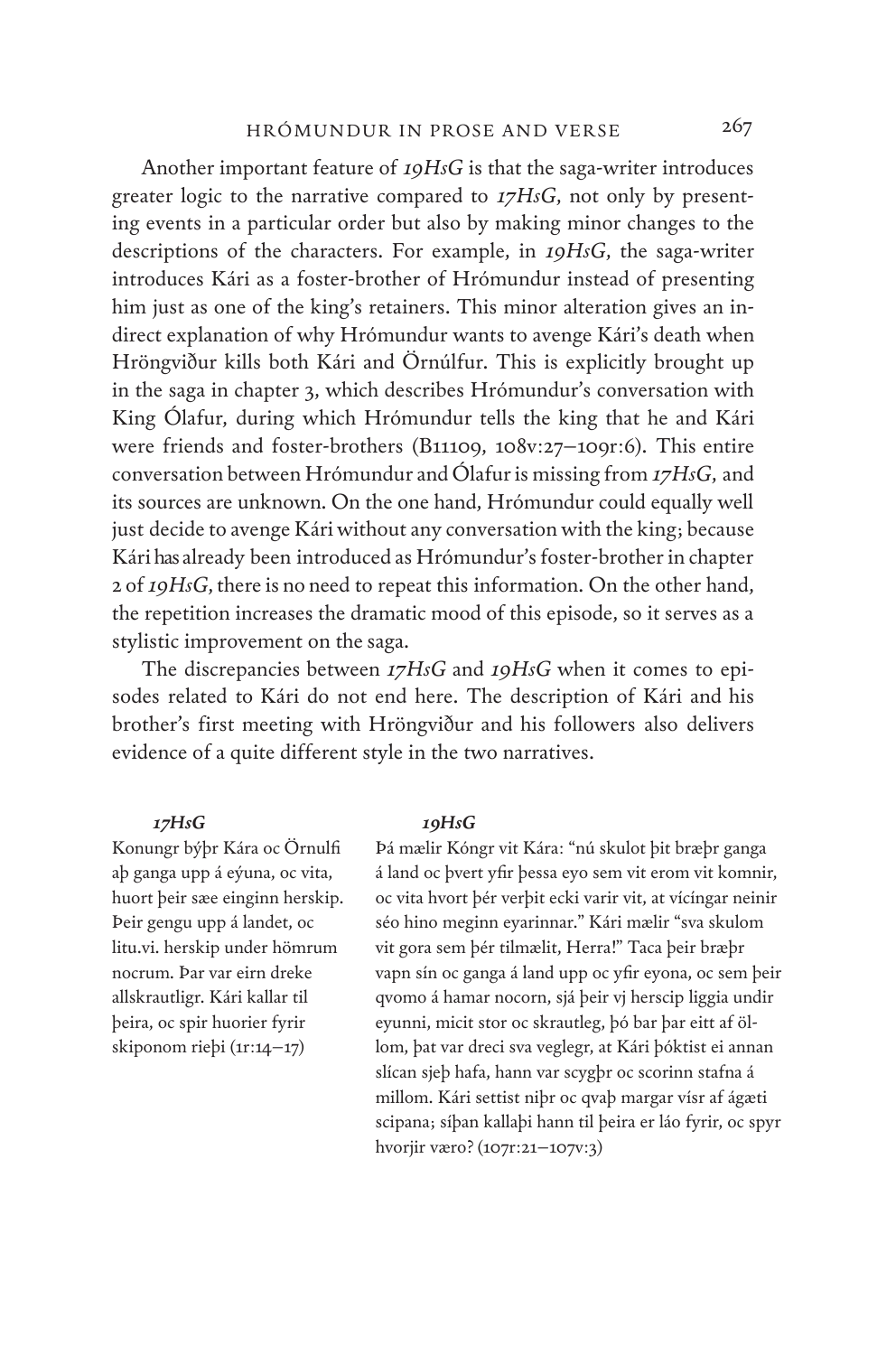The more laconic description in *17HsG* does not describe the potential opponents of Kári as Vikings ("at vícíngar neinir séo hino meginn Eyarinnar"), nor does it mention Kári reciting verses about the ships ("Kári settist niþr oc qvaþ margar vísr af ágæti scipana"). Both these details appear only in *19HsG* and are actually borrowings from *Griplur*, as will be demonstrated in the following section.

# The Relationship between *19HsG* and *Griplur*

Just as it is difficult to establish the relationship between *17HsG* and *19HsG* without using evidence from *Griplur*, it is equally difficult to discuss the relationship between *19HsG* and *Griplur* without using evidence from *17HsG*. As is presented in the next section, the most convincing clues for the relationship between *19HsG* and *Griplur* are provided by the episodes which appear only in these two manifestations of the story and are absent from *17HsG*. At the same time, we can assume that if the saga-writer of *19HsG* used *Griplur* directly, we would be able to observe some trace of alliterations or rhymes in the prose text, originating from the *rímur*. While there are numerous examples of alliterating word pairs, upon closer examination, it appears that some of them also appear in *17HsG*, and they are therefore not necessarily signs of a direct borrowing from the *rímur*. The alliteration of three words in one sentence that appear in the *rímur* but not in *17HsG* would be more convincing evidence for direct borrowing, but I have not identified such an example.

There are, however, other strong indications that the saga-writer utilized *rímur* directly, even though they adapted the poetic language to the narrative form very skilfully, not leaving many traces of poetic influence. These include the following borrowings:

| Griplur                                       | 19HsG                                         |
|-----------------------------------------------|-----------------------------------------------|
| breiðr um herðar, bjartr á hár, blíðr og      | bjartr á hár, hýr í tilliti, en snar í augom, |
| snarr í augum $(I:19)$                        | breiþr á herþar (107 $r:3-4$ )                |
| ertu fretkall flatr og aumr og faðir ins illa | þú mant vera þinn ólukko fretkarl, faþir      |
| Kára (I:56)                                   | Kára (1091:13)                                |
| ekki ertú sem menskur maðr (III:36)           | ecki erto mennscr mabr $(113r:3-4)$           |
| og blæði úr hverju sári (I:44)                | bó mér blæbi or hvorjo sári (107v:19)         |
| hofuðlaus allur herrinn stóð (VI:25)          | allr herinn yþar stóþ höfotlaus (127v:15)     |
| Gálgi merkir gamlan hest (VI:33)              | gamall oc latr hestr merkir gálga (128r:11)   |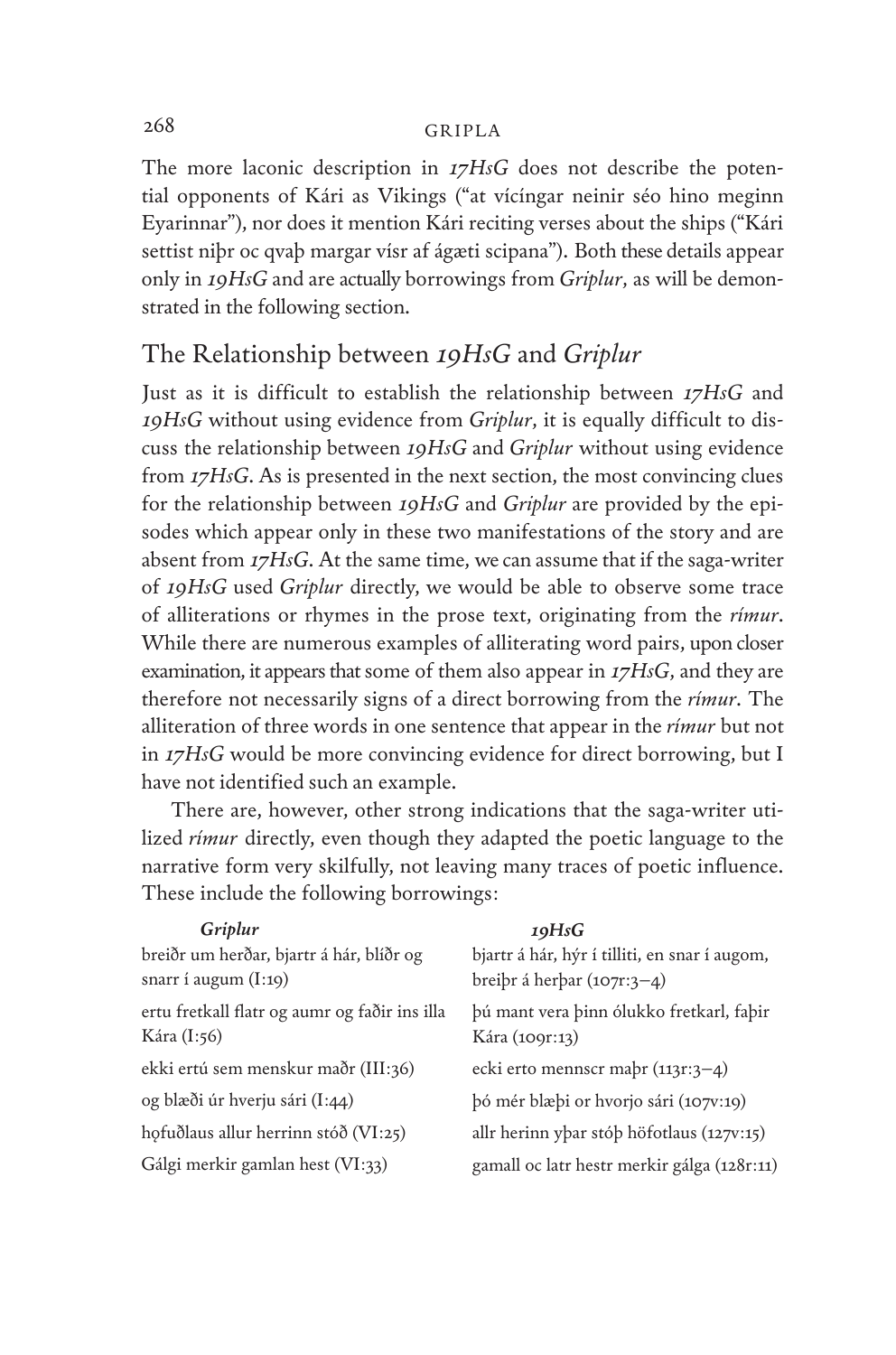While the first three examples belong to episodes which are present in both *17HsG* and *19HsG*, the following three examples do not have counterparts in *17HsG* and are present exclusively in *19HsG* and the *rímur*. Based on these verbal similarities, we can assume that there is a direct influence from *Griplur* on *19HsG*.

In order to determine which branch of *Griplur* tradition might have served as the basis for *19HsG*, it is useful to compare the order in which certain elements of the story are introduced. The comparative analysis of *19HsG* and *Griplur* reveals extensive repositioning of the contents of the stanzas in relation to all known manuscripts of *Griplur*. For example, in *19HsG*, the contents of stanza III:51 are narrated before the contents of stanza III:50 as follows:

| Griplur                               | 19HsG                                      |
|---------------------------------------|--------------------------------------------|
| III:50. "Svó hef eg lengi loðað á fé  | Þá mælir Þráinn: "gjæfo munr varþ nú       |
| og lifað í haugi mínum,               | meþ ockor, at þú náþir sverþi míno,        |
| ei er gott, þó góðir sé,              | oc ætlabi ec bat aldrei, at bú, minn       |
| gripum að treysta sínum.              | góbi Mistilteinn! mundir mér at meini      |
|                                       | verba, oc er bví alldrei gott at treysta á |
| III:51. Garprinn jafnt og sjálfum sér | gripi oc gersemar sínar, oc sannast bat    |
| sverði þessu trúði,                   | nú á mér" (1141:11-15)                     |
| nú skal verða að meini mér            |                                            |
| Mistilteinn inn prúði."               |                                            |

Similarly, the contents of stanza I:44 are placed between the contents of I:36 and I:37 in *19HsG* (107v:14–25), the contents of stanza III:24 are placed after III:34, and the contents of III:33 after III:36. This suggests that the saga-writer may have worked with some "version" of the *rímur* other than the one we know today. At the same time, it seems equally possible that the saga-writer of *19HsG* intentionally did not follow the order of the stanzas, but rather was focused on narrating the events in a logical and stylistically pleasing way, with little regard for the order of the *rímur*. Finally, it is not improbable that the saga-writer actually utilized orally transmitted material. An oral account would also explain some of the misunderstandings occurring in *19HsG*, especially regarding the confusion in the direct speech discussed further on in this article.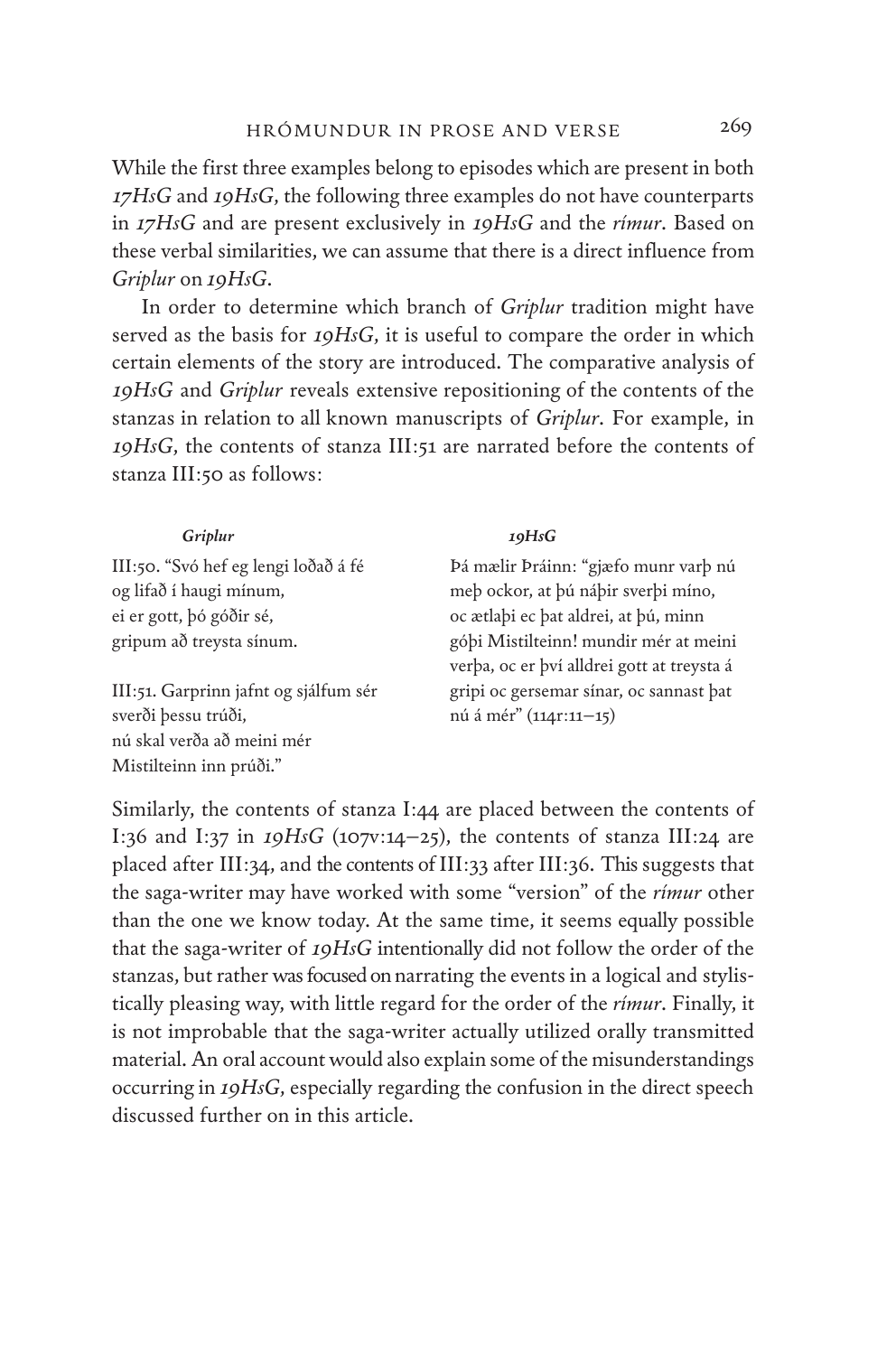# The Relationships between *17HsG, 19HsG,* and *Griplur*

As mentioned earlier, there are many episodes in *19HsG* which do not appear in *17HsG*. The sources of some of these episodes are unknown, or lie outside of the *Hrómundar saga* tradition, but others can easily be traced to *Griplur*. This section presents only a sample of three (of many) episodes that suggest *19HsG* is dependent on *Griplur*. Moreover, based on a comparison of *19HsG* with *17HsG* and *Griplur*, this section delivers some evidence that *19HsG* is most likely also dependent on *17HsG*.

The first and most obvious example of *19HsG* being dependent on *Griplur* is the episode in which Hrókur is killed by Bildur and Vóli. As observed in previous scholarship, according to *17HsG*, Hrókur was a man, but according to *Griplur* he was a dog (Andrews 1913; Jesch 1984). It happens that in *19HsG* Hrókur is also a dog, which suggests *19HsG*'s dependence on *Griplur*.

#### *Griplur*

IV:4. Grundi hét einn góður þegn, gefr hann honum með prýði og megn **rakka þann er heitir Hrókr**; hann var bæði snarpr og klókr.

IV:5. Hrómund gaf honum **hríng með gull,** – hundsins þótti launin full**eyrir vegr og aðra sjau,** er það meir en verðin tvau.

IV:6. Vissi þetta vóndur trúðr **Vóli** kall, er ei var prúðr, **drepr hann** þann inn dýra hund, dragnaz til **á náttarstund**.

#### *17HsG*

Hann gaf einum manni, þeim er Hrókur hiet eitt sinn, **gullhring gódann** er **vó eýri**. Þad fieck Voli aþ vita, oc **drap Hrók á náttartýma** enn tók hringinn (3r:18–20)

#### *19HsG*

þar hafþi Kóngr vetrseto meþ hyrþ sína, þann vetr, hjá Burgeis nockrom, hann var Gnúdi kallaþr, hann gaf Kóngi marga góþa gripi oc sva mönnom hans; hann gaf Hrómundi **einn racka**, sem var sva vel viti borinn, sem maþr, oc skjótr sem ör, oc hit mesta gersemi var hann, sá var **Hrókr kallaþr**. Hrómundr gaf Gnúþa aptr ágætann **hríng af betsta gulli**, oc var talat at hann væri or haugi Þráins, oc vóg vit **ij mercr sylfors**; þessa gjöf öfundaþi Vole hyrþmaþr Kóngs, hann kémor at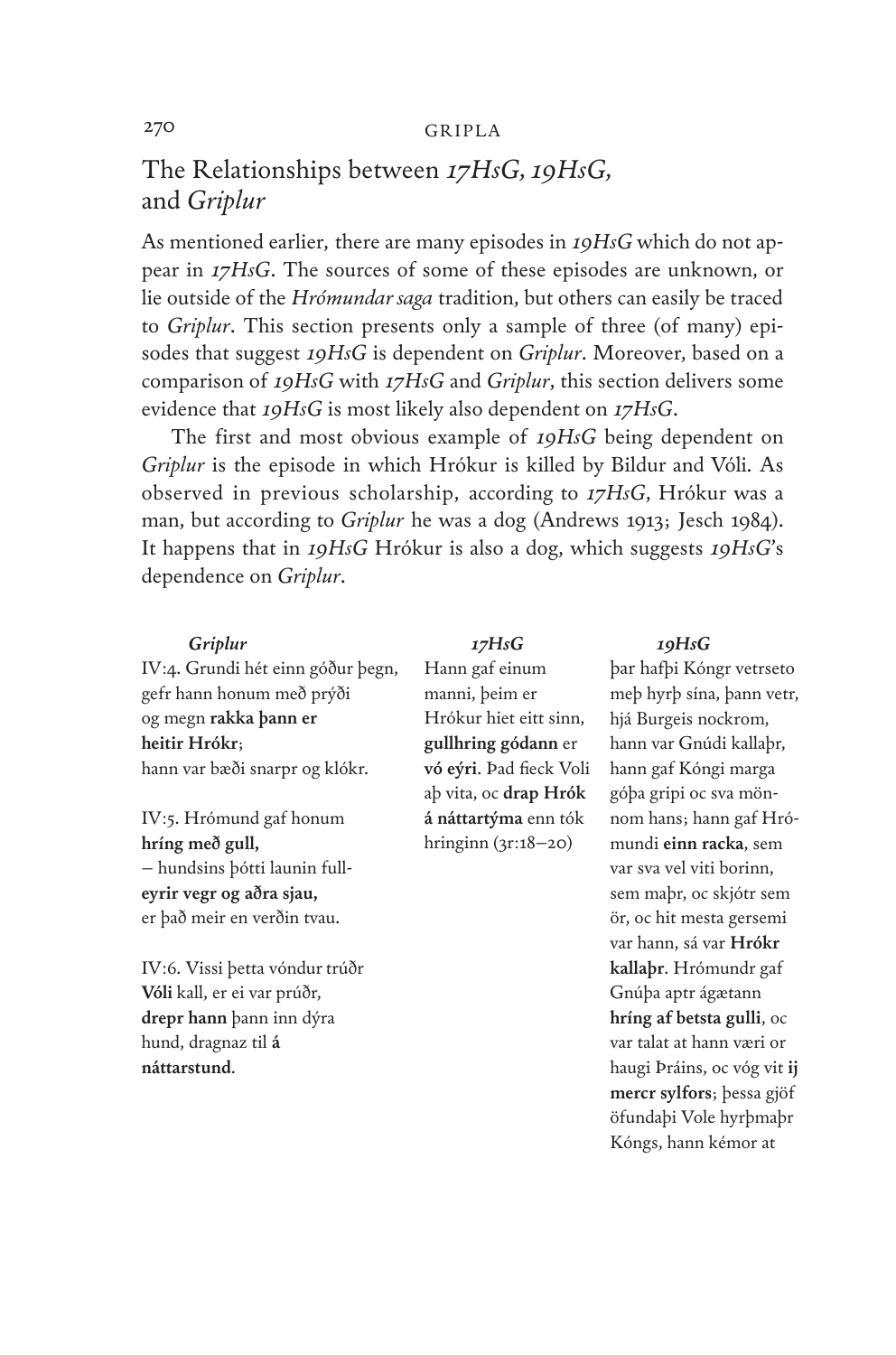máli vit Bíld félaga sinn, oc segist vilja drepa hund þann […]

Þeir Vole oc Bíldr, höfþo gát á hundinom Hrók, oc þá menn voro sofandi, gengo þeir at hönom oc stúngo til bana, því hann lá sofandi oc var þreyttr (114v:3-115r:2)

It is clear from the comparison above that the saga-writer of *19HsG* had access to some version of the story in which Hrókur was a dog, and *Griplur* are the only known manifestation of the story that contains this information. Moreover, in *Griplur* Hrókur is "bæði snarpr og klókr," and in the saga he is "vel viti borinn, sem maþr, oc skjótr sem ör," so the message that Hrókur was a great dog is clearly delivered in both adaptations – regardless of the fact that *19HsG* is substantially more verbose and descriptive than *Griplur*. The omitted part in the citation from B11109, indicated by "[…]", describes the hunting trips that Ólafur organized and the qualities of Hrókur as an outstanding hunting dog. It is unknown where this description came from, but it is certain that neither *Griplur* nor *17HsG* could be its direct source, as they do not mention any hunting trips.

Even though *19HsG* presents Hrókur as a dog, there are also discrepancies between *Griplur* and the saga when it comes to the value of the dog. In *Griplur* stanza IV:5, Hrómundur gives a man named Grundi – from whom he received the dog – a golden ring which weighs one mark – double the dog's price ("eyrir vegr og aðra sjau, er það meir en verðin tvau") – but in *19HsG* the golden ring weighs two marks of silver ("hríng af betsta gulli, oc var talat at hann væri or haugi Þráins, oc vóg vit ij *mercr sylfors*"). This may be the result of a misunderstanding of the poetic language of the *rímur*, as in *17HsG* the value of the ring is also corrupted: here the golden ring weighs only one ounce ("gullhring gódann er vó eýri"). If we assume that both *17HsG* and *19HsG* had access to the same version of *Griplur*, this case can indicate that the poetic language of the *rímur* was sometimes difficult to understand for the seventeenth- and nineteenth-century scribes. At the same time, we cannot exclude the possibility that the source text of *19HsG*, or the tradition on which *19HsG* is based, had already introduced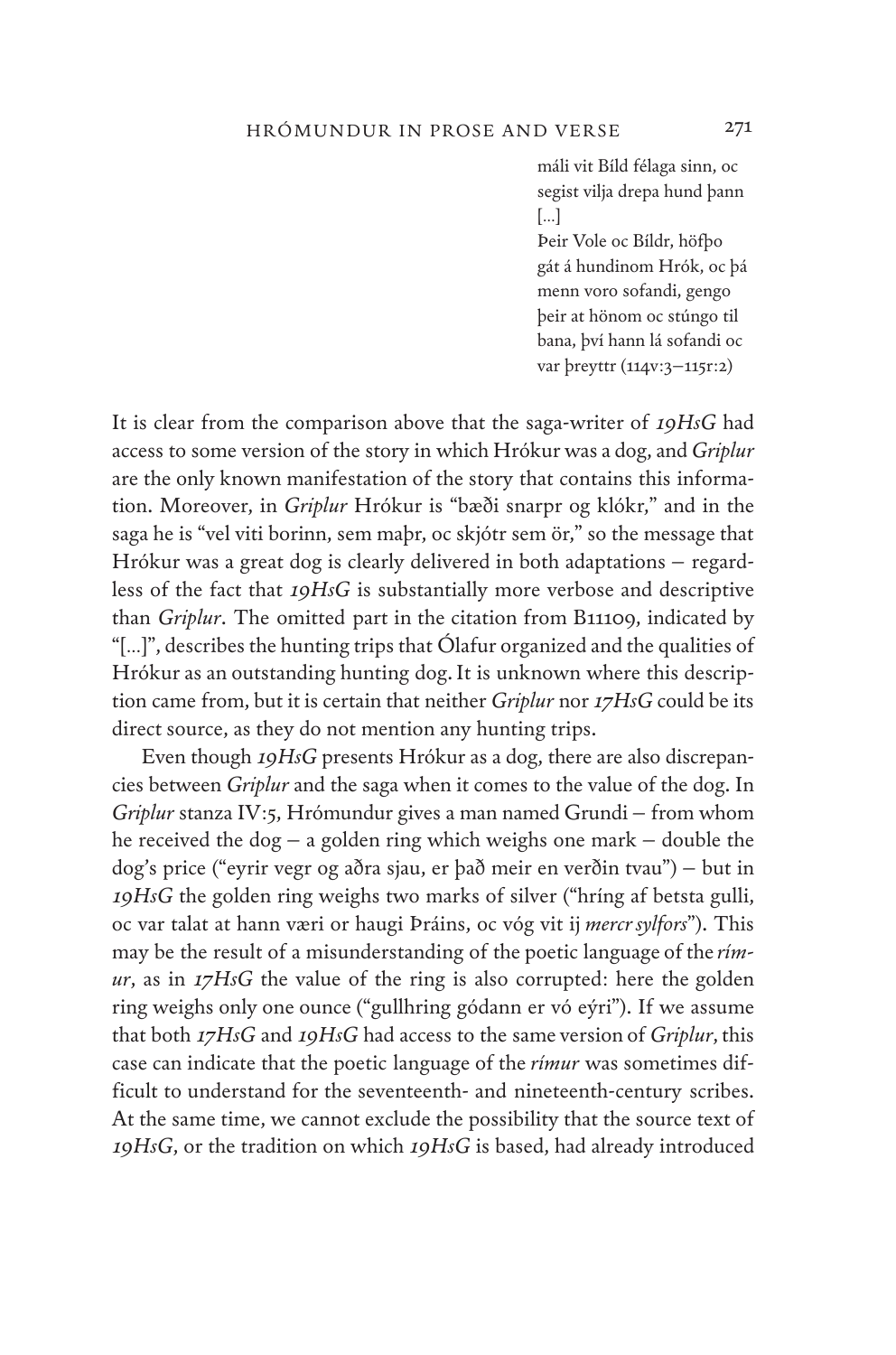the change and that it has nothing to do with the poetic form of *Griplur*. Given the chronology of these adaptations, the latter explanation seems more likely.

The second example confirming the hypothesis that *19HsG* is utilizing *Griplur* can be found in the episode when Kári and Örnúlfur go ashore to check whether there is anyone on the other side of the island, as described in the section devoted to the relationship between *17HsG* and *19HsG*. As previously mentioned, in *17HsG* there is nothing about reciting any verses, while in *19HsG* Kári is impressed by the magnificent ship of Hröngviður and recites some glorifying verses about the excellence of his fleet ("oc qvaþ margar vísr af ágæti scipana"). The potential opponents of Kári in *19HsG* are also called vikings ("at vícíngar neinir séo hino meginn Eyarinnar."), while *17HsG* is silent about them. The explanation for both can be found in *Griplur*, where the corresponding passage reads:

> I:27. Þið skuluð **ganga þvert yfir ey** þengill talar við Kára, vita ef **hittið víkíngs fley** og vaxi kífið sára.

I:28. Kári og Ornólf kanna land, **klæði og vópn sín fengu,** þeir hafa skjǫld og skygðan brand, skjótt yfir eyna gengu.

I:29. Herskip náðu sex að sjá sjáfar-hǫmrum undir, skreyttur dreki lá skeiðum hjá, skorinn á margar lundir.

I:30. Kári réð að kalsa skæðr **og kveðr þá vísur margar** "hverr er þann að hǫldum ræðr? – hafi þig allir vargar."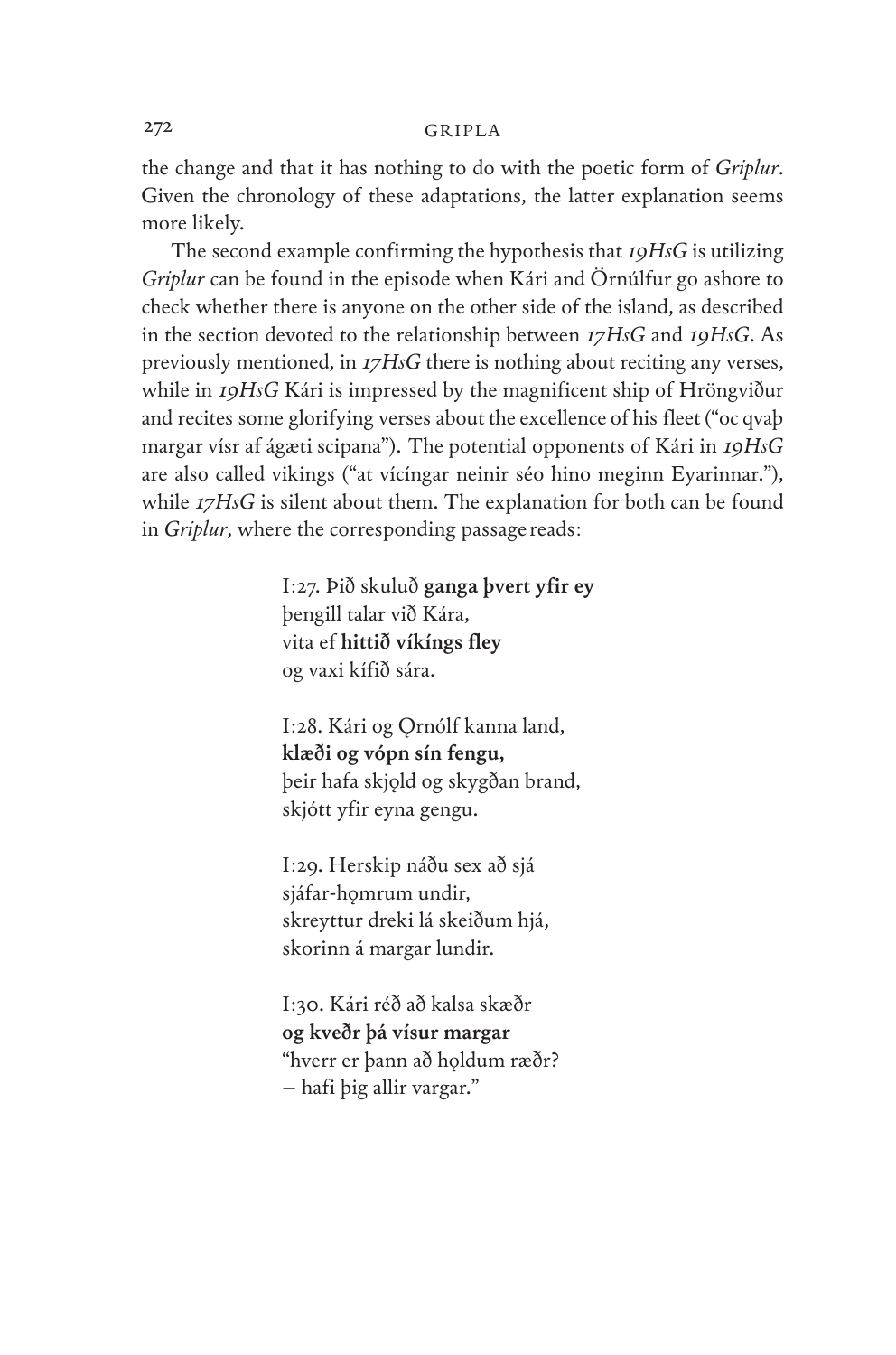These stanzas contain information about both the act of reciting verses (I:30:2) and calling the opponents vikings (I:27:3). Even though there is no information in *Griplur* regarding the subject matter of the recited verses, *19HsG* most likely borrowed the fact of reciting verses from the *rímur*, while the information that the verses were about the ships must be the saga-writer's own invention. Another example of borrowing from *Griplur* is the passage in *19HsG* which informs us that Kári and Örnúlfur take their weapons with them when they go on the island ("taca þeir bræþr vapn sín oc ganga á land upp" 107r: 25), which must be a borrowing from stanza I:28:2, as there is no mention of weapons in *17HsG*.

The hypothesis that *19HsG* depends on *Griplur* can be also supported by the example found in the sequence of prophetic dreams that Blindur presents to the Swedish king. Even though Blindur's dreams are difficult material for comparison, as there is no clear logical pattern behind the ways they are presented and interpreted, there are still clear discrepancies between *17HsG* and *19HsG*, some of which can be explained by borrowings from the *rímur*. The dreams in all the manifestations of the story are presented following a consistent pattern: first Blindur gives an account of his dream, and then the king provides his interpretation of it. In both sagas, however, this pattern is disrupted when the sixth dream is presented. There is no interpretation of this dream. Instead, immediately afterwards, another dream is presented.

| Griplur                             | 17HsG                       | 19HsG                     |
|-------------------------------------|-----------------------------|---------------------------|
| VI:17. "Kómu úr norðri kolsvort     | <b>"Siötta sinn dreimde</b> | "Sá er hinn sjötti        |
| ský með klær og vængi bjúga         | mik," segir Blindur         | draumr minn," segir       |
| og með þenna breiða bý              | "ab mier bótti koma af      | Blindr "at ec sá kolsvort |
| burtu gjorði að fljúga."            | landi suört ský. med        | ský gvoma or norbri,      |
|                                     | klóm oc vængiom oc          | bau höfbo klær oc         |
|                                     | flugu brott med bic         | bjúga vængi, þau flugo    |
|                                     | kongr."                     | burto meb bic, oc ec      |
|                                     |                             | vissi ecki hvab af ybr    |
| VI:25. "Dreki binn leiz mér færðr á | --No corresponding          | varb,                     |
| flóð, flaut í báru miðri,           | text--                      |                           |

**hǫfuðlaus allur herrinn stóð**

í heitu **vatni niðri.**"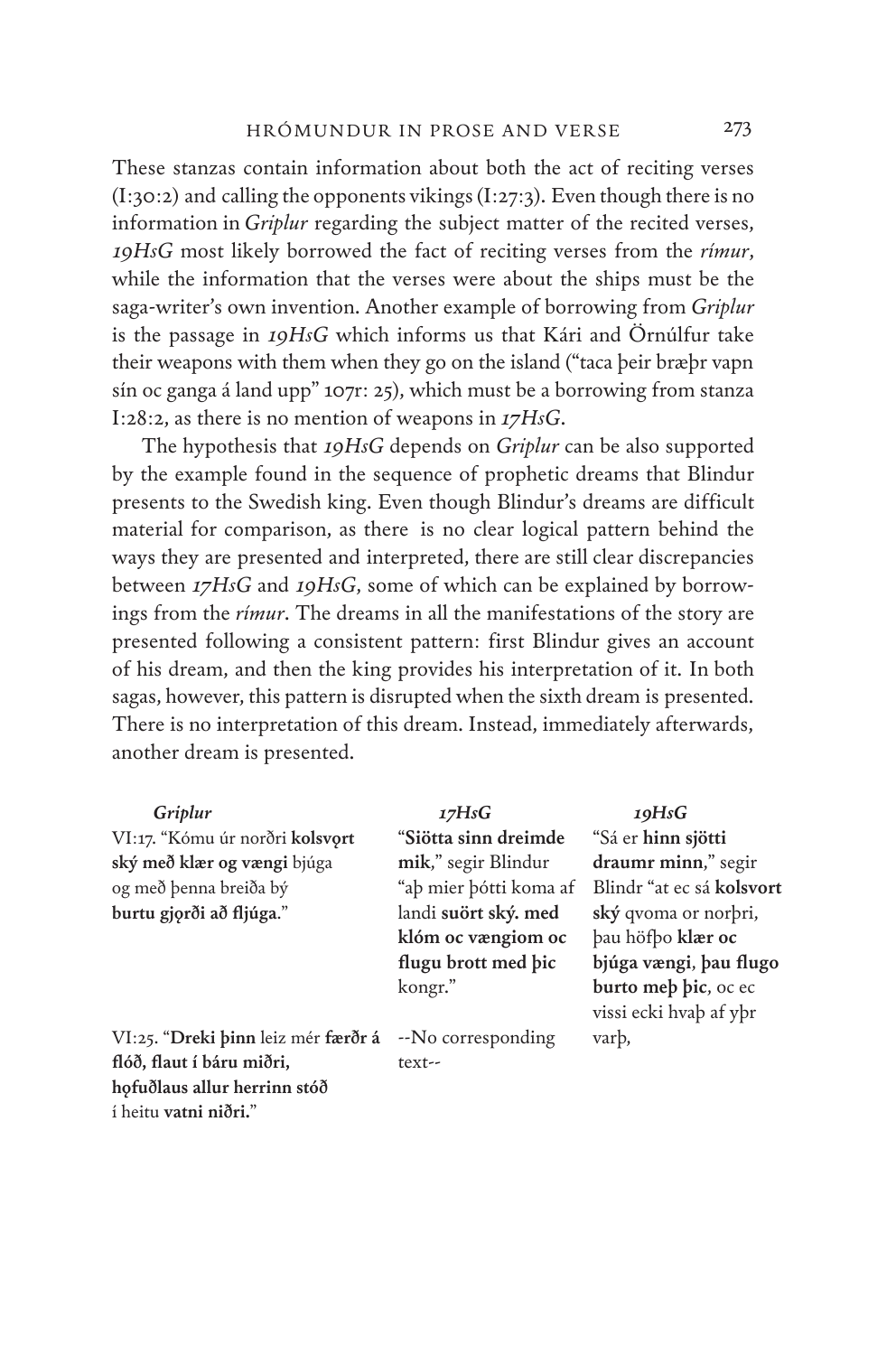oc þar eptir sá ec **yþar** betsta **drecaskip**, mara í **miþjo kafi í brimi oc sjóaræþi gangi**, en **allr herinn yþar stóþ höfotlaus niþr í eino vatni**,

| VI:11. "Dreymdi mig að æliz einn<br>úlfr hjá Hagli kalli,<br>sá var ei í blíðu beinn,<br>beit hann menn á hjalli.      | "Þá dreimdi mic<br>enn ab ormr eirn<br>væri hiá Hagali<br>kalli sá beit menn<br>grimmliga át hann | síban bóttist ec stabdr<br>nærri bæ Hagals,<br>kom þar út höggormr,<br>hann var íllúþlegr,<br>hann beit menn til |
|------------------------------------------------------------------------------------------------------------------------|---------------------------------------------------------------------------------------------------|------------------------------------------------------------------------------------------------------------------|
| VI:12. Jafnvel reif hann yðr sem mig<br>og alla kóngsins þegna;<br>heldr var sýnin hræðilig,<br>hvað mun slíku gegna?" | Bæþi mik oc ýdur<br>upp og alla kongs<br>menn eda huat<br>man betta býba."<br>$(5v:16-20)$        | bana, síban át hann<br>alla sem hann beit,<br>sí parst át hann y pr oc<br>mic." $(127v:10-18)$                   |

As presented in the example above, in *17HsG* two dreams are narrated one after another without any explanation or interpretation, while in *19HsG* three dreams are merged. The dream about the king's ship has no counterpart in *17HsG*, but it corresponds to VI:25 in *Griplur*, which supports the argument for the hypothesis that *Griplur* were used as a source of at least this part of the text in *19HsG*.

In the dream sequence we can also find evidence that *19HsG* is dependent on *17HsG*. If we focus on the order of the dreams and their interpretations, there are multiple examples that demonstrate that *19HsG* presents dreams in the same order as *17HsG*, and that the dreams are not preserved in this order in any known manuscript of *Griplur*. For example, the dream about the king's falcon being featherless (stanza VI:23) in *Griplur* is interpreted by the king as a prophecy of men coming to his country with weapons and his irritation about it (VI:24). In both *17HsG* and *19HsG*, however, the same dream is interpreted to mean that a storm will come over the king's country and shake the castle (which corresponds to stanza VI:10:1– 2). In *19HsG* the interpretation is further extended by the information that the king himself will be sitting by the fire, and this originates in *Griplur* (VI:10:3–4). If we wanted to reconstruct the order of the stanzas that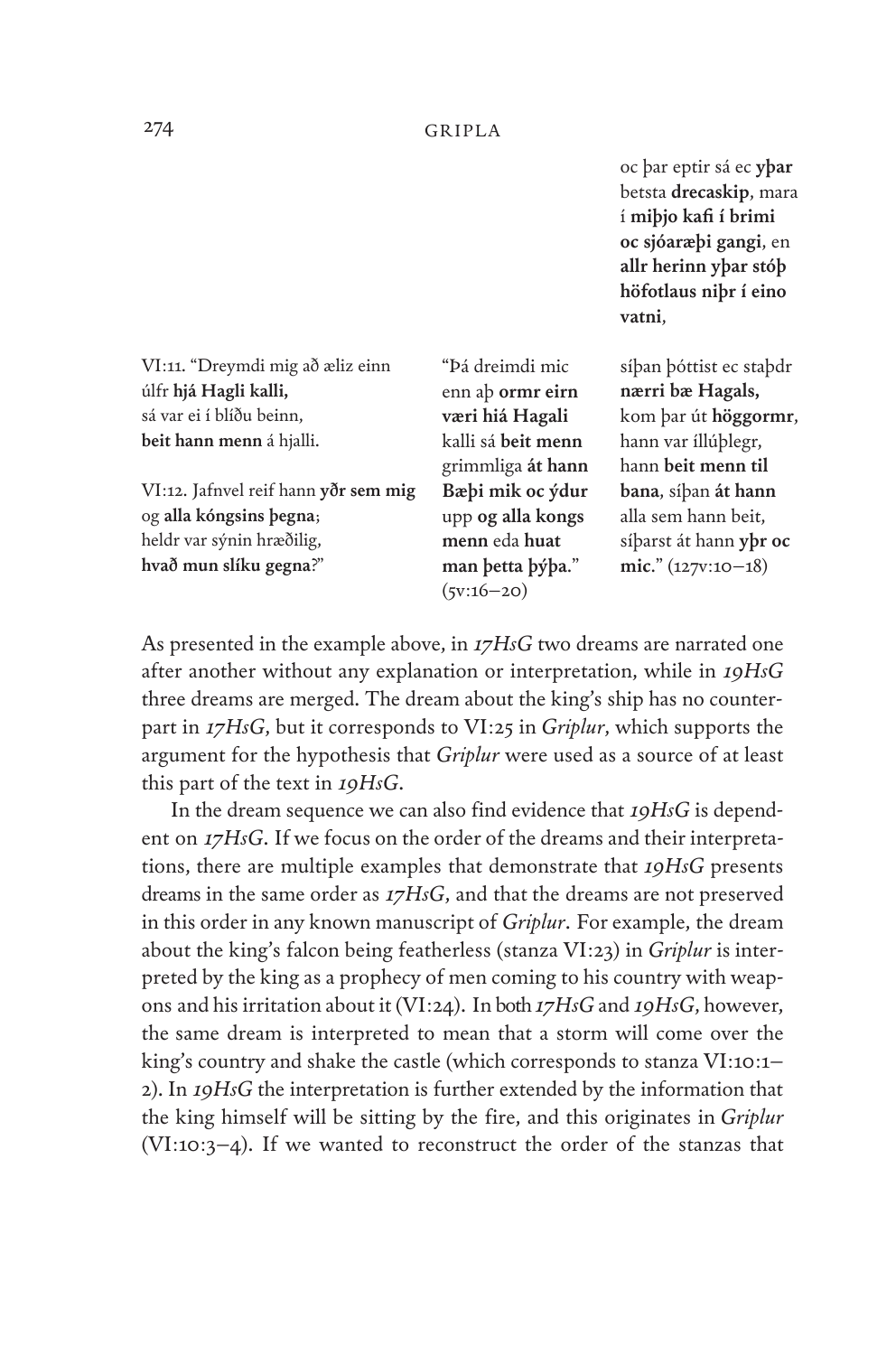give an account of Blindur's dreams in the *rímur* presumably underlying *19HsG*, we would assume the following order: 7–9, 22–23, 10, 15–16, 21, 24, 19–20, 17, 25, 11–13, 27, 29, 31, 30, 32–33. With the exception of the position of stanza 30 (after VI:31) and the omission of VI:25, the order is the same in both *17HsG* and *19HsG*, which may be interpreted as further evidence that the saga-writer of *19HsG* had access to *17HsG*.

There are also some textual variants which *19HsG* shares with *17HsG* against *Griplur*, suggesting a close relationship between *17HsG* and *19HsG*. For example, in *Griplur* we learn that Ólafur, together with his fleet, stopped by Elfarsker, where the fight with Hröngviður took place: "Heldu nú fyr Nóreg austr niflungs menn á ferjum, lofðungs herr á lægir traustr legz að Elfarskerjum" (I:25). *17HsG*, however, corrupts the name Elfarsker to Úlfasker: "Eytt sinn hiellt olafr konungr, austur fyrir noreg med her sinn, oc hielldo aþ Vlfaskerium" (1r:13–14), and the same corruption can be found in *19HsG*: "sva Kóngr hlaut at halda austr til Svíþjóþar, oc at eino qveldi sigldo þeir undir Eyar þær er Ulfaskér heita" (107r:19–20). This does not seem to be a potential place for polygenetic variation to appear, as the place name Elfarsker is frequently attested in other *fornaldarsögur*, including but not limited to *Örvar-Odds saga* (Rafn, ed., 1829–30, II:187), *Sörla þattur* (Rafn, 1829–30, I:395), and *Þorsteins saga Víkingssonar* (Rafn, ed. 1829–30, II:441), while no mention of Úlfasker is known to me beyond these two sagas of Hrómundur. Thus, it would be less surprising if the name Úlfasker was changed to Elfarsker, rather than the other way around; therefore, it is likely that *19HsG* is borrowing from *17HsG*.

Shared textual variants between *17HsG* and *19HsG* against *Griplur* can also be found in the episode of the first meeting between Kári and Hröngviður, when one of them tells how long he was in the battle. In *Griplur* we read:

> I:35. "Kant að segja Kára þú, kappinn, það er vér beiðum, hversu lengi hafi þér nú hernað plágað á skeiðum?"

I:36. "**Sextigi** lét eg seggjum hætt sumur í stála hjaldri; og svó margar mútur grætt minkan fekk eg aldri."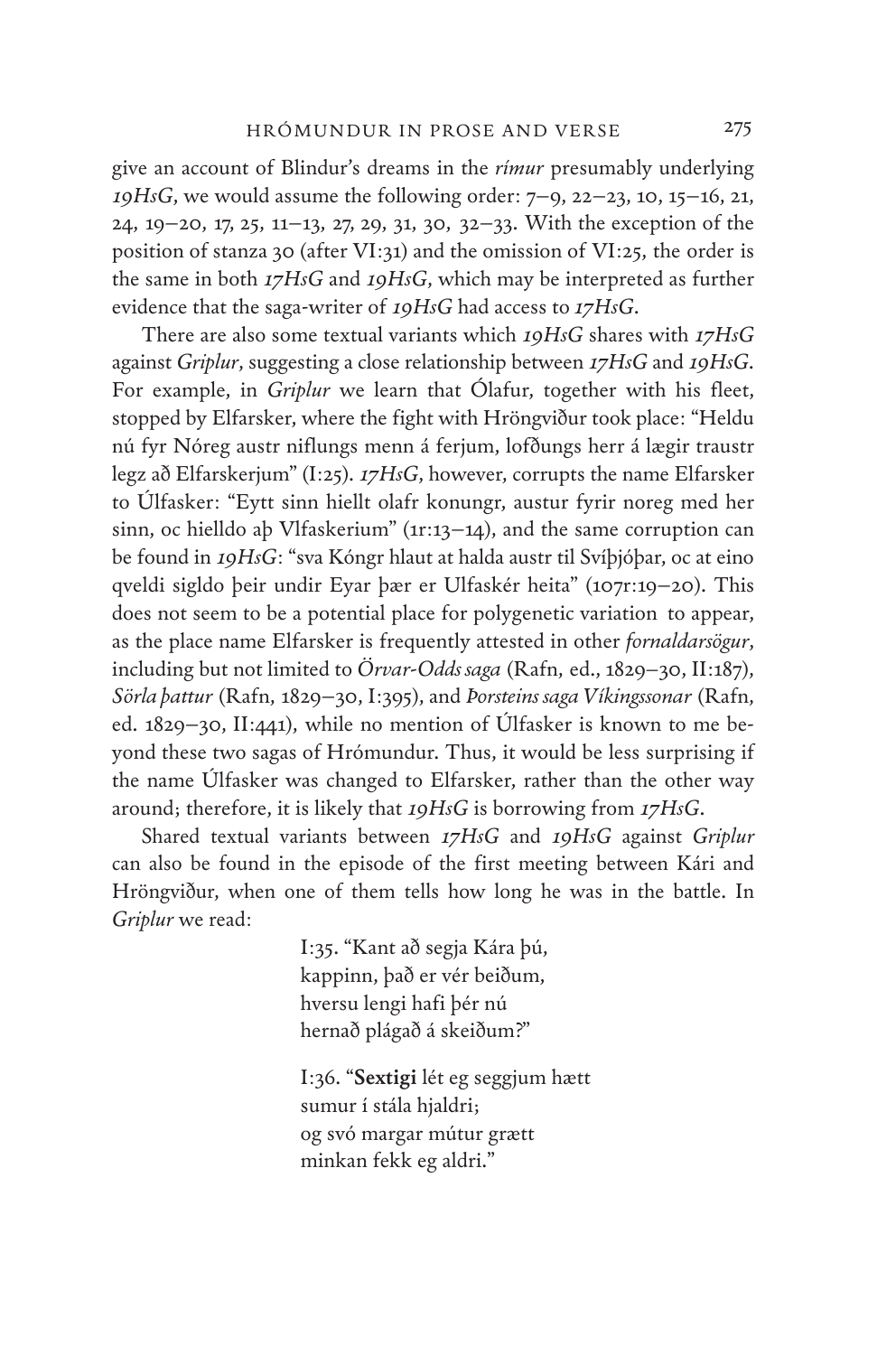As this passage demonstrates, in *Griplur* the number sixty is given,<sup>10</sup> while in *17HsG* and *19HsG* we find information about sixty battles and the thirty-three years of a military career:

| 17HsG                         | 19HsG                                                  |
|-------------------------------|--------------------------------------------------------|
| Hraungviþr mælti: "Ek         | Kári qvaþst ecki kunna því at hrósa. "en í xxxiij vetr |
| hefi heriaþ sumar oc          | hef ec í vícíngo verit, oc margt sjeþ oc heyrt, eþa    |
| vetr, <b>i xxxiij ár</b> , oc | villto leggja til atlögo vit mic?" Hraungvibr mælir    |
| háþ <b>lx orustur</b> , oc    | "á morgun skalto sanna þat, at ec skal ecki undan-     |
| feinget jafnan sigr"          | teljast." Kári mælir "þat þykist ec sjá, at fáa muni á |
| $(11:21-22)$                  | binn fund fýsa, því ec hefi LX sinnom einvíg haldit"   |
|                               | $(107V:11-15)$                                         |
|                               |                                                        |

We can assume, therefore, that the number thirty-three is borrowed from *17HsG* into *19HsG*. There is, however, some discrepancy between the sagas. In *17HsG* (and also in *Griplur*, at least in Finnur Jónsson's reading of them) it is Hröngviður who fought sixty battles and never lost, but in *19HsG*, for some unknown reason, it is Kári. Did the saga-writer intentionally merge *17HsG* and *Griplur* and then change the meaning? This seems unlikely, as the text of *17HsG* is fairly straightforward. Therefore, we should allow for the possibility that this reading is a result of a double layer of misinterpretation, for instance through the lost *rímur* of Hrómundur composed in the years 1775–77 by Benedikt Jónsson Gröndal (1762–1825) or through oral tradition.

A similar explanation can be given to other episodes in which it is difficult to determine whether the saga-writer of *19HsG* misunderstood *Griplur* or whether they intentionally changed the meaning of the story. It is especially frequent with direct speech, where it seems as if the sagawriter frequently confused which character is saying which stanzas. For example, stanza II:59 of *Griplur* is spoken by Vóli: "Oss mun (blossa) brugðið við (kvað báru spennir) – tveir eru meir en tuttugu þrennir – troll ef ǫllum þessum rennir," but in *19HsG*, it is paraphrased and put into Þráinn's mouth: "Þráinn mælir fleyri sóctu mic heim forþom, þegar Lxij menn veitto mér ásteytíng meþ ráni oc róti á hús kofa mínom, oc fengo þeir lítit til ábata" (112r:3–6). *17HsG* reproduces the contents of this stanza

<sup>10</sup> It is problematic to determine whether the number in Griplur refers to sixty battles (Sextigi stála hjaldri), sixty years (Sextigi sumur), or sixty men killed (lét sextigi seggjum).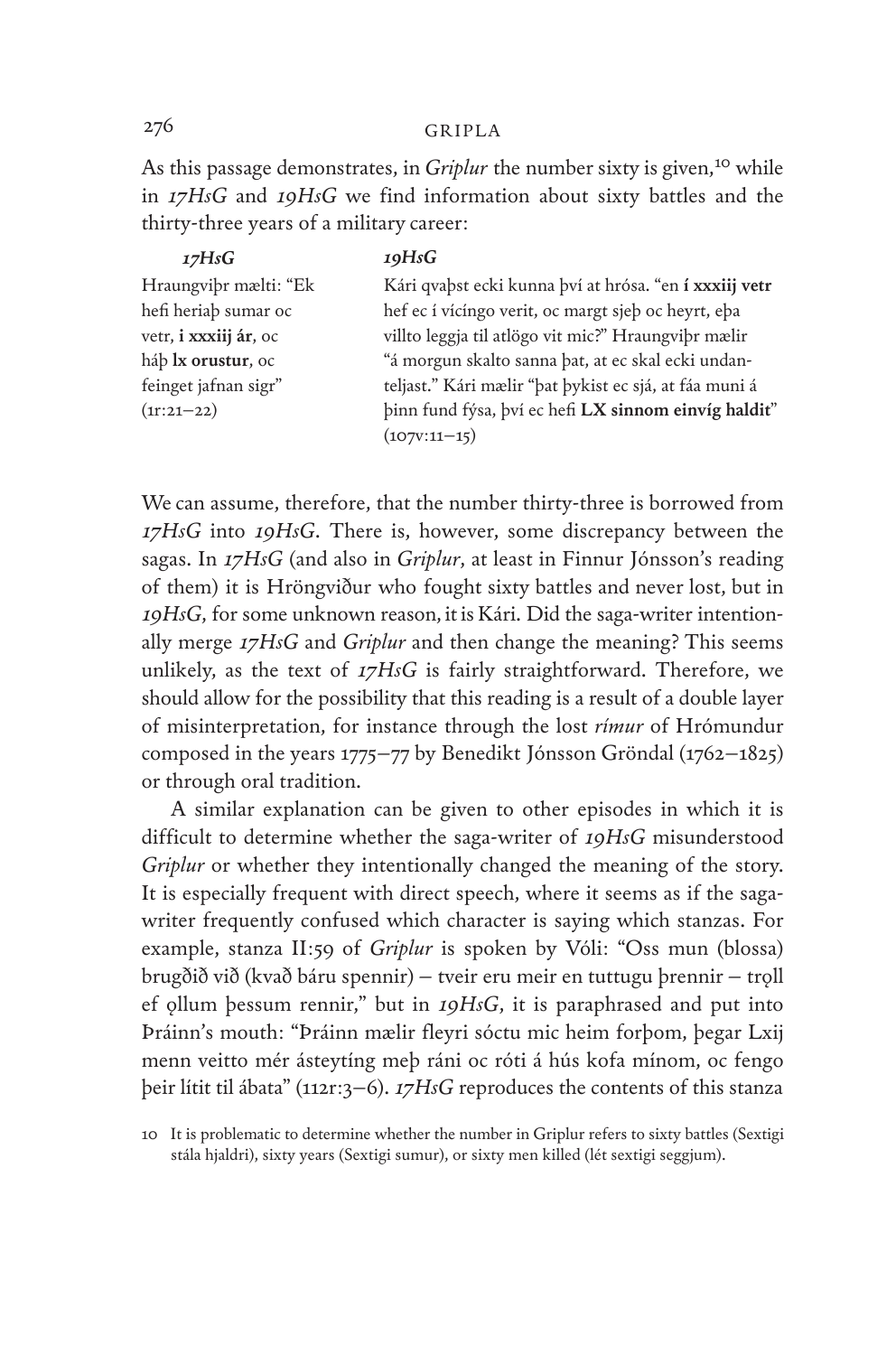following *Griplur*, with the exception of the corruption of the number of men: "Voli qvad Einginn mvnþi vilia giefa lýf sitt vit þui, ero hier nu lx. manna, oc man troll þetta ollum dauþa veita" (21:12–13).

Direct speech also seems to be confused in the episode of the fight between Þráinn and Hrómundur. According to Finnur Jónsson's interpretation, stanzas III:41–42 of *Griplur* are spoken by Hrómundur, followed by stanza III:43 spoken by Þráinn, but *19HsG* merges the two and the contents of both stanzas are narrated in Hrómundur's direct speech.

| Griplur                                                                                                              | 17HsG                                                                                                     | 19HsG                                                                                                                                                                                                                                                                                                                                   |
|----------------------------------------------------------------------------------------------------------------------|-----------------------------------------------------------------------------------------------------------|-----------------------------------------------------------------------------------------------------------------------------------------------------------------------------------------------------------------------------------------------------------------------------------------------------------------------------------------|
| 41. "Hafðag á því hugarins skyn,"<br>Hrómund talar enn færi,<br>"hvaðan ið leiða katta kyn<br>komið í hauginn væri.  | …nu skal<br>ek rýfa þic<br>kuikann i<br>sunbr." "Eg<br>veit eigi," sagbi                                  | "nú skal ec þic qvicann í sundr<br>rífa taug frá taug." Hrómundr<br>þeinkti meþ sér, at þetta eina<br>mundi Þráinn satt segja herþtist<br>hann af stórri bræþi, oc mælir                                                                                                                                                                |
| 42. Fæ eg það séð að fríða þig<br>fæstir kostir góðir,<br>kalla eg ráð þú klórir ei mig,<br>katta bannsett móðir."   | Hromundr<br>"huaþann sod-<br>dann kattarkin,<br>er komiþ i<br>haug bennann."                              | til Þráins: "varla ber ec vit til oc<br>skynsemd, at þú, sem Kóngr<br>hefr heitit, skulir orbinn vera at<br>versta kétti, oc er skömm at þér<br>gráhærþom karli, at gorast slíc                                                                                                                                                         |
| 43. "Gunnlöð hefr ei Grips í bý<br>getið sér arfa slíkan,<br>þú munt freddr af flatri þý,<br>fýlu tel eg pig líkan." | Draugurinn<br>mælti "þu munt<br>fæddr vera<br>af Gunn-<br>loþ, ero fáer<br>bijner lýkar."<br>$(3V:2O-23)$ | fjandans fordæþa, oc mantú sonr<br>tröllkono sem Gunnlöþ hiet, hún<br>átti born morg, oc voro þau öll<br>blauþir kéttir, oc finn ec at þú ert<br>ein kétta, því þat sá ec áþann, at<br>þú vermdir þic á milli fótana, því<br>þú satst meþ kétilinn í klofino,<br>en ert orþin hundgömul." Vit orþ<br>bessi reibdist Þráinn (113v:17–27) |

There is a remarkable discrepancy between *17HsG* and *19HsG*; this suggests that this part of *19HsG* is more likely to be directly based on *Griplur*, which the saga-writer interprets quite differently from the *17HsG*. However, the striking similarity between *17HsG* and *19HsG* in using the phrase "nú skal ég rífa þig kvikan í sundur" (now I shall tear you apart alive), does not allow us to exclude the possibility that the saga-writer actually had access to both *17HsG* and *Griplur* and made a conscious choice regarding the readings they wanted to include in the saga. In the same manner, we cannot exclude the possibility that some now lost, intermediate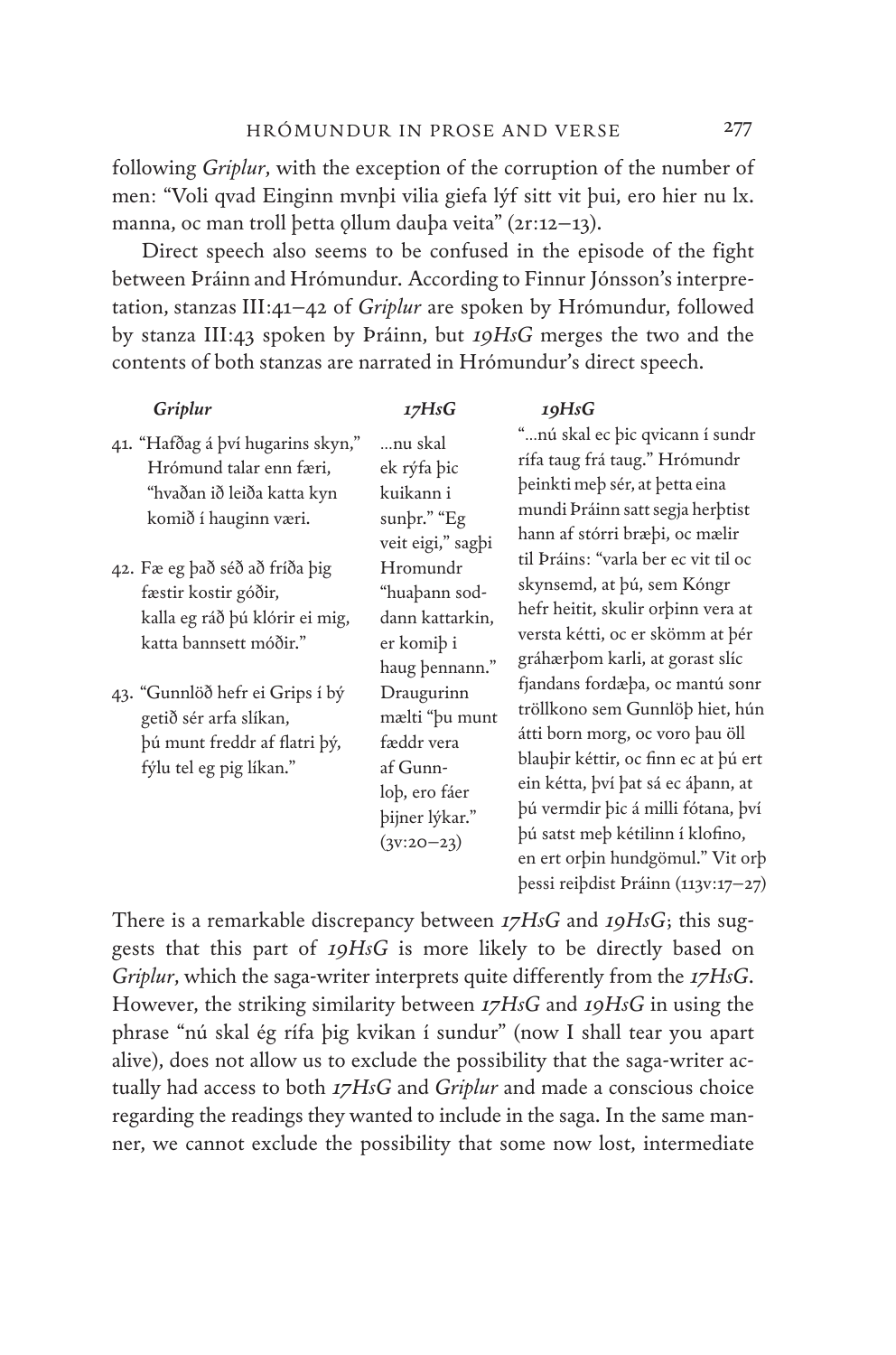version of the story (e.g. Gröndal's lost *rímur*) influenced the story at some earlier stage and that this may be reflected in the younger saga.

# The Relationship between *Rímur af Hrómundi Greipssyni*  and the Rest of the Tradition

Even though at the time of the composition of *Rímur af Hrómundi Greipssyni* (*RHG*) the younger *Hrómundar saga* (*19HsG*) was already in circulation, there are strong indications that the *rímur* were based on *17HsG*, not *19HsG*. None of the additional episodes that are present in *19HsG* and absent from *17HsG* have their counterparts in *RHG*. This is strong evidence that *19HsG* could not have been used as the basis for *RHG*. If that had been the case, at least some of the episodes would probably have made their way through to the *rímur*, even if the *rímur*-poet was determined to abridge the narrative. There is also no evidence for *RHG* using *Griplur* to any extent, even in instances where *Griplur* clearly preserve a more logical version of the story. In light of the lack of evidence for any direct relationship between *RHG* and *Griplur* or *19HsG*, the last pair of texts that need to be discussed here is *17HsG* and *RHG* as well as the relationship between them.

As previously mentioned, *RHG* have never been edited. By being preserved in a single manuscript (Lbs 825 8vo), they have also remained mainly outside the scope of existing scholarship. Davíð Erlingsson (1987, 391) suggested, however, rather intuitively, that "a poet retold the story in *rímur*, perhaps using as his source the prose tale printed by Rafn which had as its basis the early *rímur*, though I cannot prove this." The evidence presented in this section confirms Davíð Erlingsson's assumption regarding the relationship between *17HsG* and *RHG*. Moreover, this section not only presents the evidence for the general relationship between these two adaptations but also determines which particular branch of the saga tradition was the basis of the *rímur*.

There are multiple passages that strongly suggest that the *rímur*-poet relied exclusively on *17HsG*, as for example in the case of the misunderstanding regarding Hrókur, who is Hrómundur's dog but who in *17HsG* is a man. *RHG* reads as follows: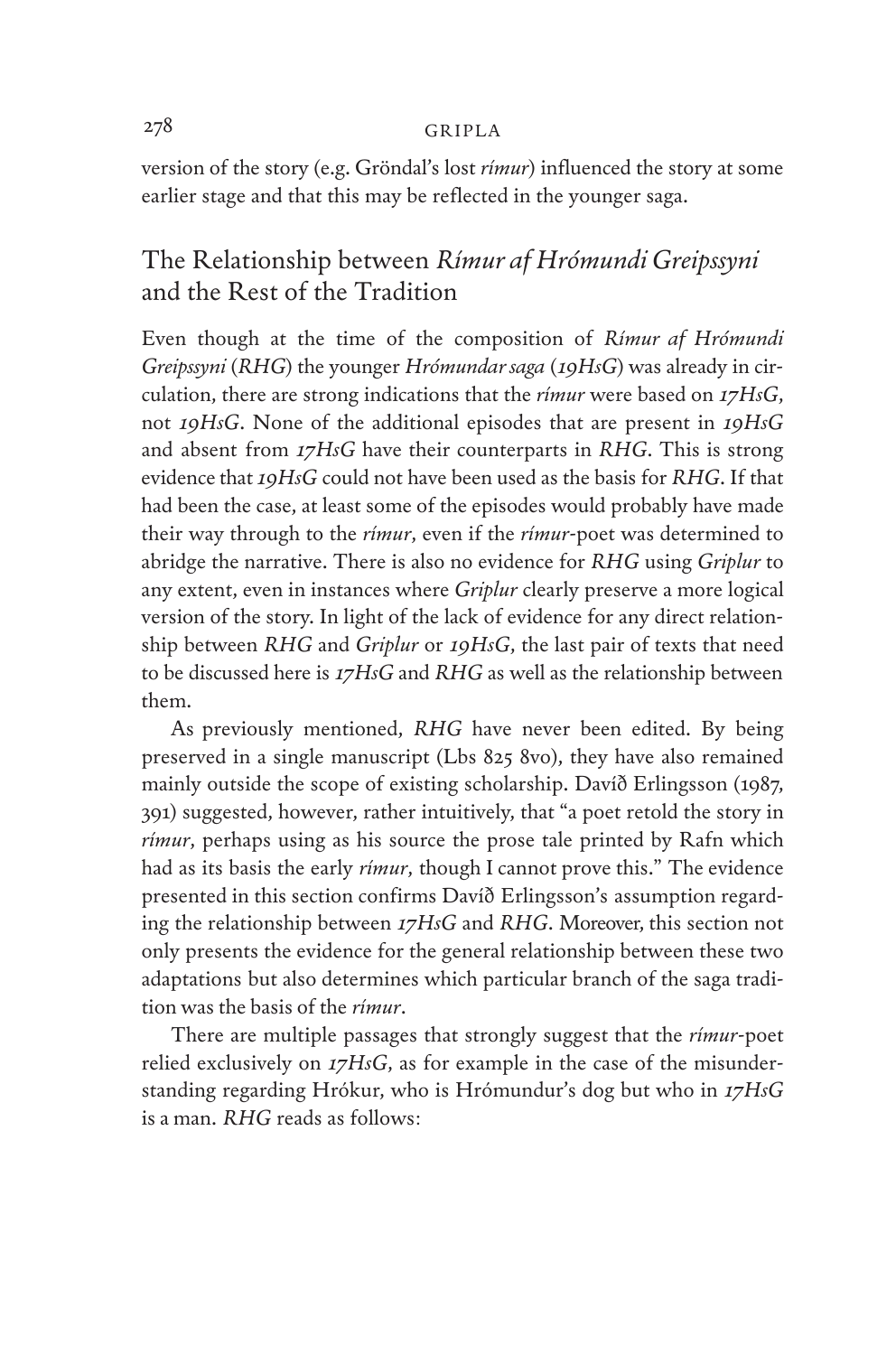#### HRÓMUNDUR IN PROSE AND VERSE

- 4. Garpur klókur geds um flet, **gaf baug einum manni** þessi **Hrókur þegnin hét,** þundar jók sá tídum hret.
- 5. Voli sódi sóma spar seggin drapum grímu **hríngin góda burtu bar**, bjódur glóda þángs valla.  $(III:4 \& III:5 (9r:17-9v:1))$

It is clear from the clauses "gaf baug einum manni" and "Hrókur þegnin hét" in *RHG* that Hrókur is a man rather than a dog, and that the object of Vóli's jealousy is a golden ring, not the dog – the misunderstanding introduced in *17HsG* – indicating that *RHG* are dependent on *17HsG*.

Further verbal similarities between *17HsG* and *RHG* serve to confirm this interpretation of the relationships between these two adaptations. In *RHG* II:40–41, Hrómundur asks Þráinn how many men he defeated in duels, and Þráinn answers that it was 124 men. This is a clear borrowing from *17HsG*, because both *19HsG* and *Griplur* refer only to a hundred duels. Additionally, in *19HsG* we read about the killing of twenty-four kings "xxiv Konga hjó ec til bana meþ því" (114r:18), which is omitted in other adaptations.

Another similarity between *RHG* and *17HsG* can be found in the following stanza (*RHG*, II:42), in which Þráinn tells Hrómundur that he and Semingur, the king of Sweden, were competing in sports: "okkar gjördum ágætar íþróttirnar reina" (stanza II:42, 8v:3–4). This closely resembles "reindom ockar i þrótter" in *17HsG* (A601, 3r:7), but neither *Griplur* nor *19HsG* refer to *íþróttir* (sports) in a direct way.

Finally, there are also two stanzas which allow closer identification of the source of *RHG*. In stanza 51 in the third fit we read: "Frækna Helga fylgja réd frilla sem hét **Lara** illsku velgja otargeð álptar belg hún klæddist með" (12r:14–16). Similarly, in the first stanza of the fourth fit: "Þar nam farast þulins knör vid þagnar kletta sem hún **Lara** dauð nam detta" (13v:2– 4). In both stanzas of *RHG* Helgi's mistress is called Lara (or Lára), while in *19HsG*, *Griplur*, and the majority of the manuscripts preserving *17HsG*,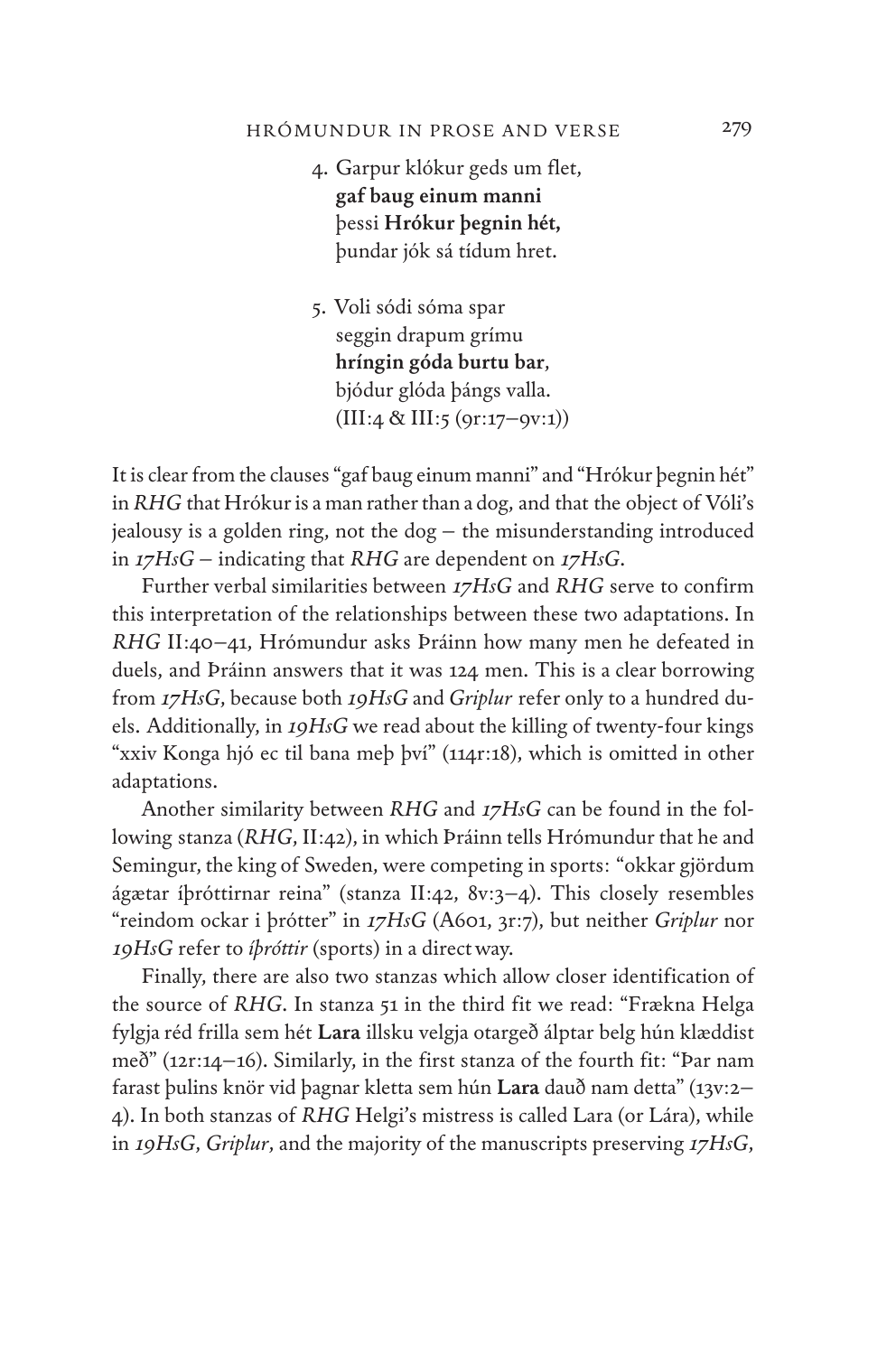the name of the mistress is Kára. The only part of the tradition of *17HsG* in which Helgi's mistress is called Lára is the text-sub-group  $A_3$  (Kapitan 2018). Text-sub-group  $A_2$  includes the manuscripts that are based on Rafn's printed edition of the saga. *RHG*'s composition post-dates the publication of the edition, so there is a fair likelihood that the edition served as the basis for the composition of the *rímur*. It is, however, impossible to determine with high certainty whether the text of *RHG* was based on the printed edition or on one of the manuscripts derived from it.<sup>11</sup>

## Discussion and Conclusion

Through comparative analysis of textual and structural similarities and differences between four manifestations of the story of Hrómundur in prose and verse in the Icelandic language, the present study aimed to reveal the relationship between these manifestations, primarily to cast light on two previously marginalized versions of the story, the younger saga (*19HsG*) and the younger set of *rímur* (*RHG*). While the influences on *RHG* are fairly straightforward, the sources of the younger prose adaptation are quite difficult to identify with certainty and open up many possibilities for interpretation.

The seventeenth-century saga of Hrómundur (*17HsG*) is certainly based on the medieval *rímur Griplur*, and it can be seen as a sort of summary of the contents of the *rímur*. The practice of preparing summaries of *rímur* in the early modern period is well attested in the literature, but as the present study has demonstrated, this summary is not completely true to its sources, as it is not free of misunderstandings. For instance, the case of Hrókur, a dog or a man, is a good example of such a misunderstanding which survived all the way to the literary descendant of *17HsG*, i.e. the younger *rímur* of Hrómundur (*RHG*).

*RHG* establish a reliable versification of the story presented in *17HsG*, as they preserve all the corruptions of *17HsG* without altering anything. *RHG* are most likely based on Rafn's printed edition of the saga, or some edition-derived manuscript, as they reproduce an error on the part of the saga's editor. The name of the mistress of Helgi in *RHG* is Lára, which is

<sup>11</sup> There are multiple manuscripts derived from Rafn's printed edition; see Kapitan (2018,  $109 - 25$ ).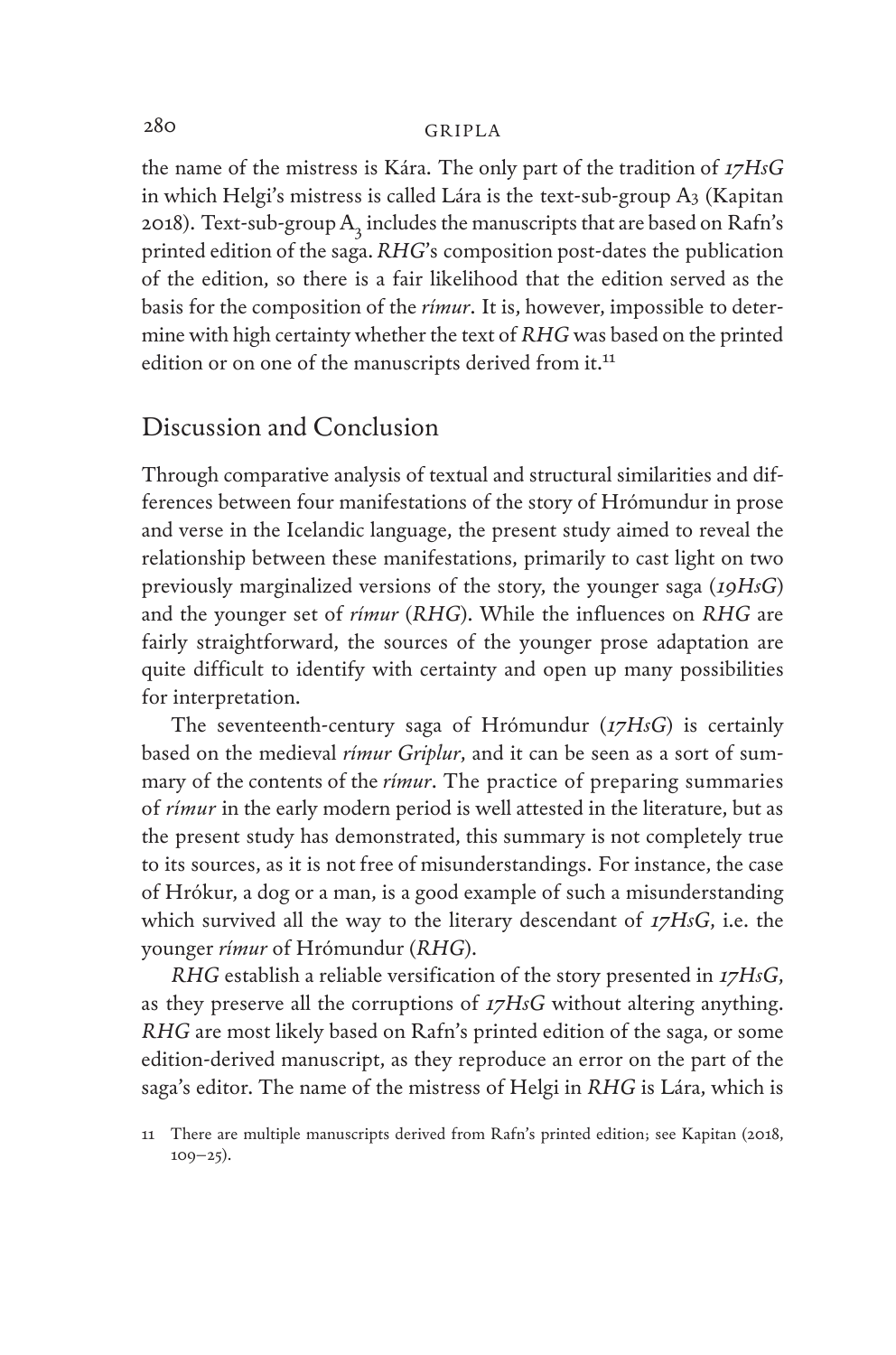an innovation in Rafn's edition and is preserved only in the edition-derived manuscripts. No relationship between *Griplur* and *RHG*, nor between the younger saga and *RHG*, can be proven based on the verbal similarities and the contents of the subsequent adaptations. Therefore, they must be independent of each other.

The sources of *19HsG* appear to be more complicated to reveal. Despite the extensive amplifications in *19HsG* whose sources lie outside of the *Hrómundar saga* tradition and the numerous changes on the level of the style, structure, and content, in many cases, *19HsG* is a better saga than *17HsG* in terms of its narrative coherence. The present study has shown that the materials originating from both *Griplur* and *17HsG* are present in *19HsG*, but it is uncertain whether the saga-writer of *19HsG* based the story on a written account (or accounts) of *Griplur* and *17HsG*, or whether they committed the story to writing from memory. The saga-writer seems to have consciously used both sources and in some cases provided additional details originating from *Griplur* which are omitted in *17HsG*, as for example an additional dream of Blindur based on stanza VI:25. In other cases, they chose to follow *17HsG* against the *rímur*, as for example in the occurrence of the place name Úlfasker in both sagas but not in *Griplur*. It is equally possible, however, that the saga-writer had a written account of only one manifestation of the story and supplied additional information from another manifestation from memory. Finally, we cannot exclude the possibility that *19HsG* is actually based on the lost *rímur* by Benedikt Jónsson Gröndal (1762–1825), meaning that the merger of *Griplur* and *17HsG* would have taken place before *19HsG* was committed to writing; nevertheless, we do not have any means to prove or disprove this hypothesis as this intermediate text is lost.

This scenario, involving an intermediate step in the tradition in the form of the lost *rímur*, could explain some of the corruptions present in *19HsG* that we are unable to explain using the evidence at hand. An example of this is the number of years of military experience that Hröngviður or Kári had. It is somewhat easier to imagine that the saga-writer of *19HsG* used as the basis for the story a set of *rímur* in which the information from *17HsG* and from *Griplur* was already merged, rather than imagining that they sat with two competing accounts of the story, one in verse and the other in prose, and created a hybrid of the two. The intermediate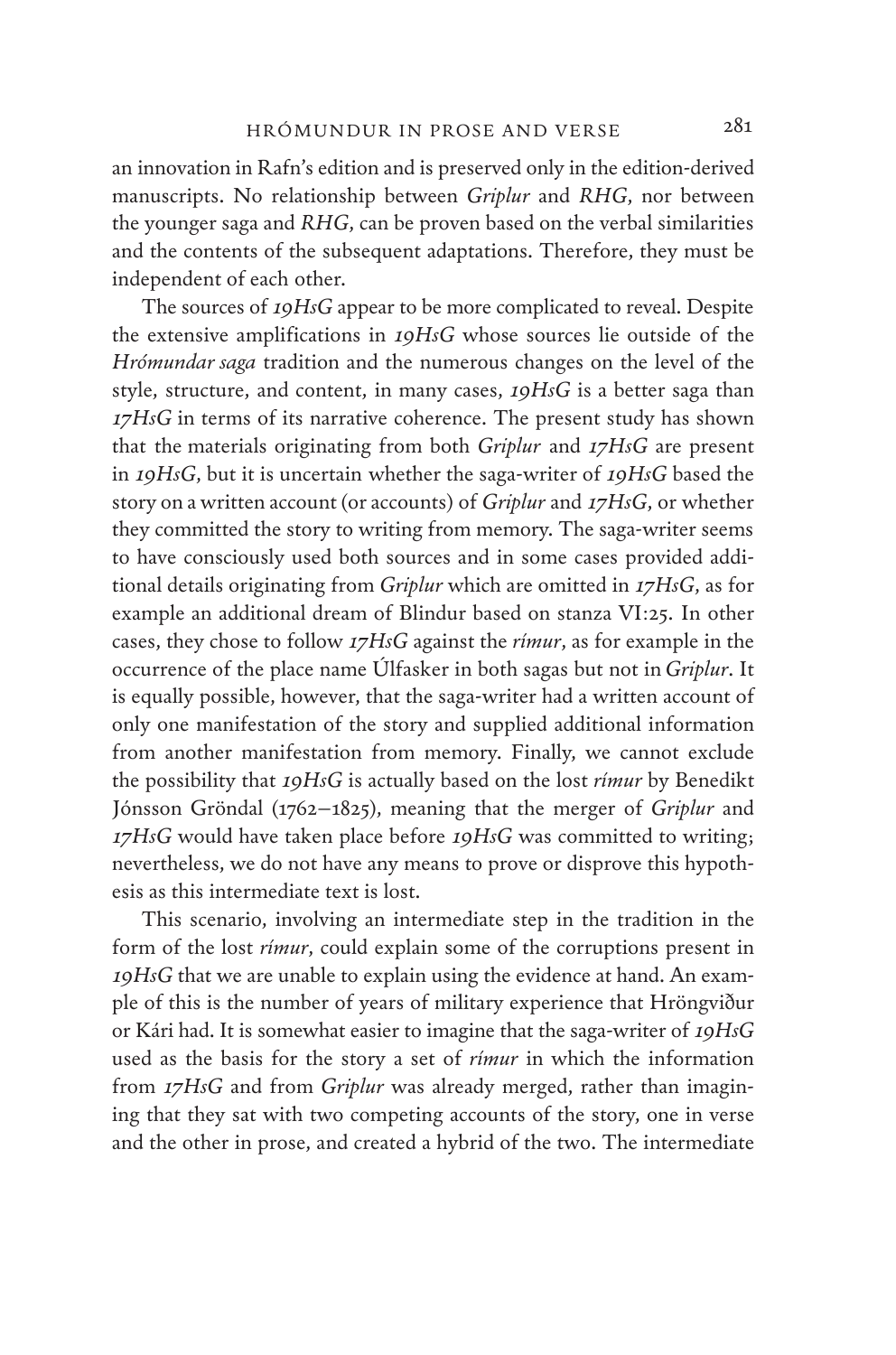

*Figure 1: The relationships between four versions of the story of Hrómundur in Icelandic.*

step seems to be the best explanation we can give in this case, unless we are ready to assume that the saga-writer of *19HsG* was either interested in reconstructing the lost saga of Hrómundur, and therefore treating both accounts as equally valuable, or that they were just trying to write a good, entertaining story – which they certainly achieved – and therefore did not necessarily see one version as superior to the other and in some instances freely chose which version of the events to follow.

Based on the evidence at hand, the relationships between the four Icelandic manifestations of the story of Hrómundur can be illustrated in the form of a stemma as presented in Figure 1. The dotted lines in the stemma represent uncertain or disputable connections, as we lack strong evidence to prove their existence.

The comparative analysis of *Hrómundar saga* and related materials allows us to ask further questions about the general practice of adaptation from one medium to another in Iceland. Why did someone convert *rímur* into prose in the first place? Why were some of the *rímur* converted into prose more than once? Was it because of a lack of access to the prose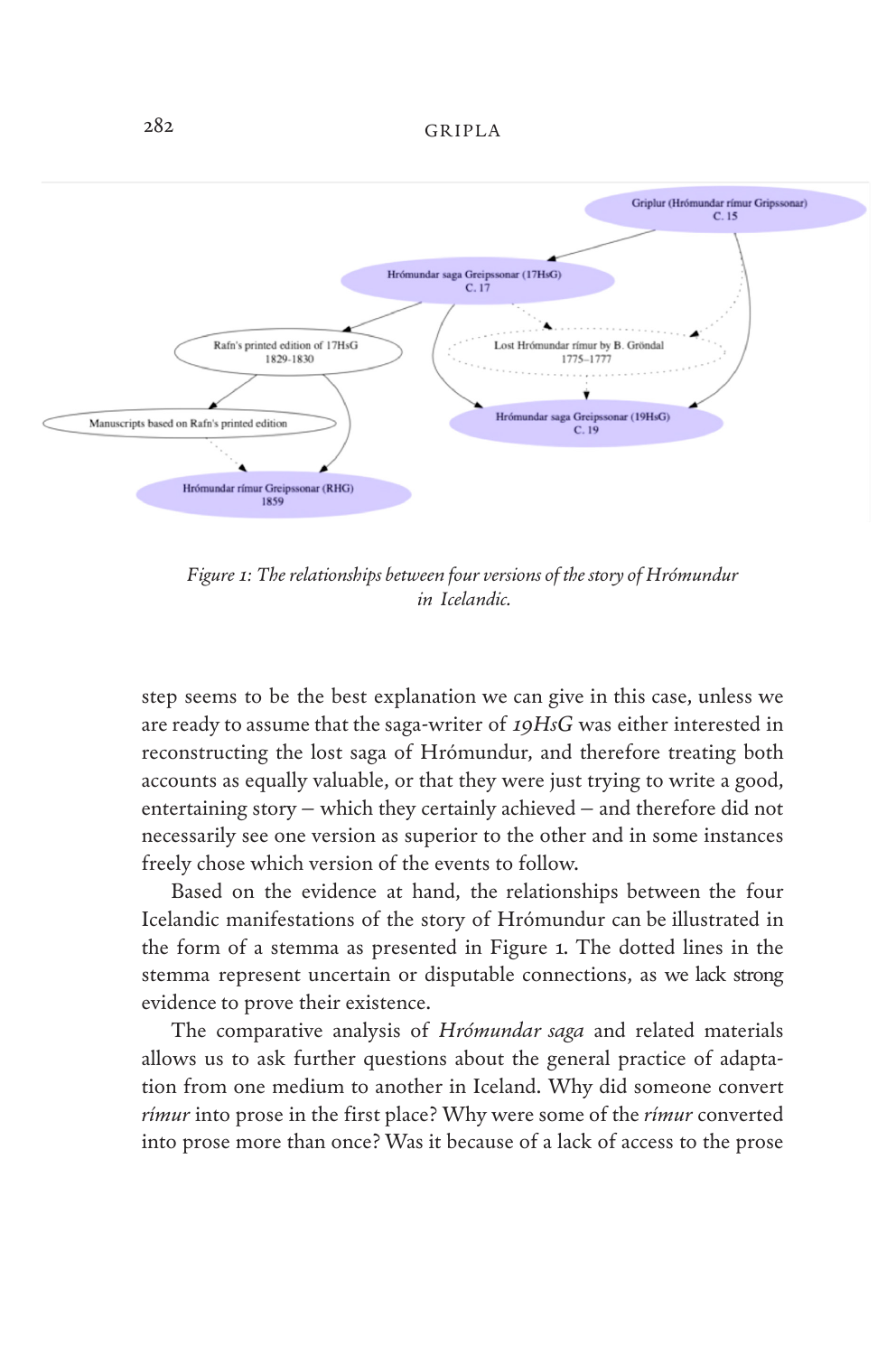version in a particular area, because of a dislike of their poetic form, or because of the need to simplify the poetic language and deliver an easily accessible story to a less sophisticated audience? A comparative analysis of a wider array of *rímur*-based narratives is needed in order to enable us to draw general conclusions and answer these questions, but the present study hopes to deliver a meaningful contribution to this discussion.

The present study is the first in-depth analysis of the relationships between extant versions of the story of Hrómundur in Icelandic which illustrate the multi-layered process of the transmission and adaptation of medieval literature in the post-medieval period. This study not only casts light on this particular tradition, but it also contributes to the broader discussion of Icelandic literature from a diachronic perspective and especially the process of adaptation from one medium to another. It shows that throughout centuries, a medieval story could entertain generations of Icelanders who were willing not only to transcribe one of its versions but also to engage with its contents on a more creative level. Over the years, the story, like a snowball rolling down a hill, accumulated various influences which became so strongly interconnected that at times it becomes impossible to separate the individual narratives that influenced the story, just as it is impossible to separate the individual snowflakes that were picked up by the rolling snowball.

## BIBLIOGRAPHY

## MANUSCRIPTS

*Stofnun Árna Magnússonar í íslenskum fræðum, Reykjavík*

AM 601 b 4to AM 603 4to

*Landsbókasafn – Háskólabókasafn, Reykjavík* Lbs 825 8vo

*British Library, London* MS Add 11,109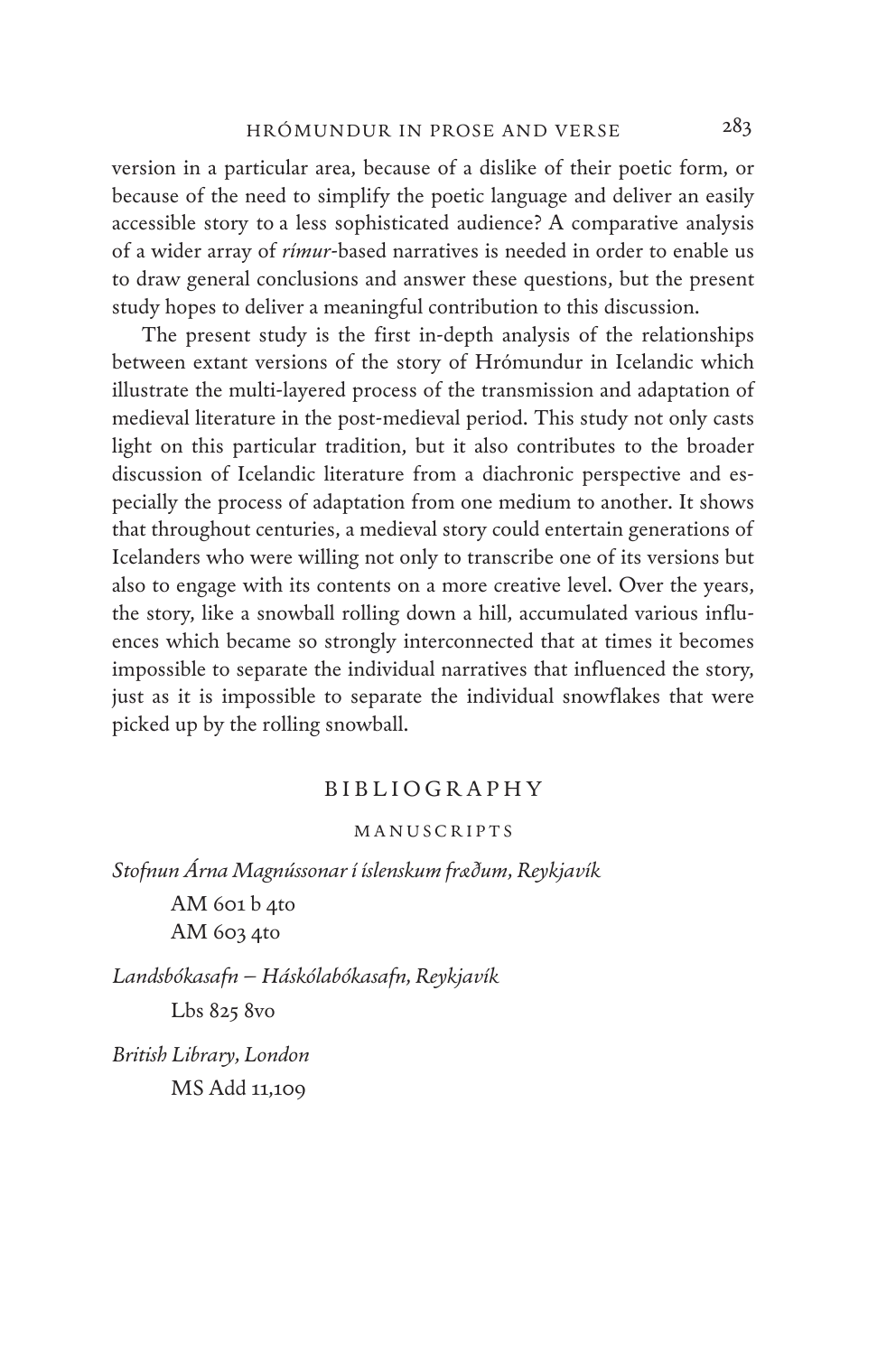### PRIMARY SOURCES

- Arwidsson, Adolf Iwar, ed. 1834. *Svenska fornsånger, en samling af kämpavisor, folkvisor, lekar och dansar, samt barn- och vall-sånger*. Stockholm: Norstedt.
- Biörner, Erik Julius, ed. 1737. *Nordiska kämpa dater i en sagoflock samlade om forna kongar och hjältar. Volumen historicum, continens variorum in orbe hyperboreo antiquo regum, heroum et pugilum res praeclare et mirabiliter gestas. Accessit, praeter conspectum genealogicum Svethicorum regum et reginarum accuratissimum etiam praefatio.* Stockholm: J.L. Horrn.
- Brown, Ursula, ed. 1952. *Þorgils saga ok Hafliða*. London: Oxford University Press.
- Craigie, William A., ed. 1938. *Early Icelandic Rímur, Ms. No. 604 4to of the Arna-Magnæan Collection in the University Library of Copenhagen*. Corpus Codicum Islandicorum Medii Aevi 11. Copenhagen: Levin & Munksgaard.
- Finnur Jónsson, ed. 1896. *Fernir forníslenskir rímnaflokkar*. Copenhagen: Hið íslenzka bókmentafélag.
- – –, ed. 1905–22. *Rímnasafn: Samling af de ældste Islandske Rimer*. 2 vols. Copenhagen: Samfund til udgivelse af gammel nordisk litteratur.
- Grundtvig, Svend, ed. 1853. *Danmarks gamle Folkeviser*. Vol. 1. Copenhagen: Samfundet til den danske litteraturs fremme.
- Landstad, M.B., ed. 1853. *Norske Folkeviser*. Oslo: Chr. Tönsberg.
- Nyerup, Rasmus, and K.L. Rahbek, eds. 1813. *Udvalgte danske Viser fra Middelalderen, efter A. S. Vedels og P. Syvs trykte Udgaver og efter haandskrevne Samlinger*. Vol. 4. Copenhagen: Schultz.
- Rafn, Carl Christian, ed. 1829–30. *Fornaldar sögur Nordrlanda eptir gömlum handritum*. 3 vols. Copenhagen: Popp.

#### SECONDARY SOURCES

- Aðalheiður Guðmundsdóttir. 2001. "Inngangur." *Úlfhams saga*. Stofnun Árna Magnússonar á Íslandi: Rit 53. Reykjavík: Stofnun Árna Magnússonar á Íslandi, xiii–cclxv.
- – –. 2014. "Gunnar og Göngu-Hrólfur, Brynhildur og Brana: Um sögutengdar fígúrur í íslenskum þjóðkvæðum." *Þjóðarspegillinn*. Reykjavík: Félagsvísindastofnun Háskóla Íslands, 1–9.
- – –. 2018. "Reflexes of the *fornaldarsögur* in Icelandic poetry." *The Legendary Legacy: Transmission and reception of the Fornaldarsögur Norðurlanda*, ed. by Matthew James Driscoll, Silvia Hufnagel, Philip Lavender, and Beeke Stegmann. The Viking Collection 24. Odense: University Press of Southern Denmark, 19–51.
- Andrews, Albert LeRoy. 1911. "Studies in the Fornaldarsogur Norðrlanda." *Modern Philology* 8: 527–44.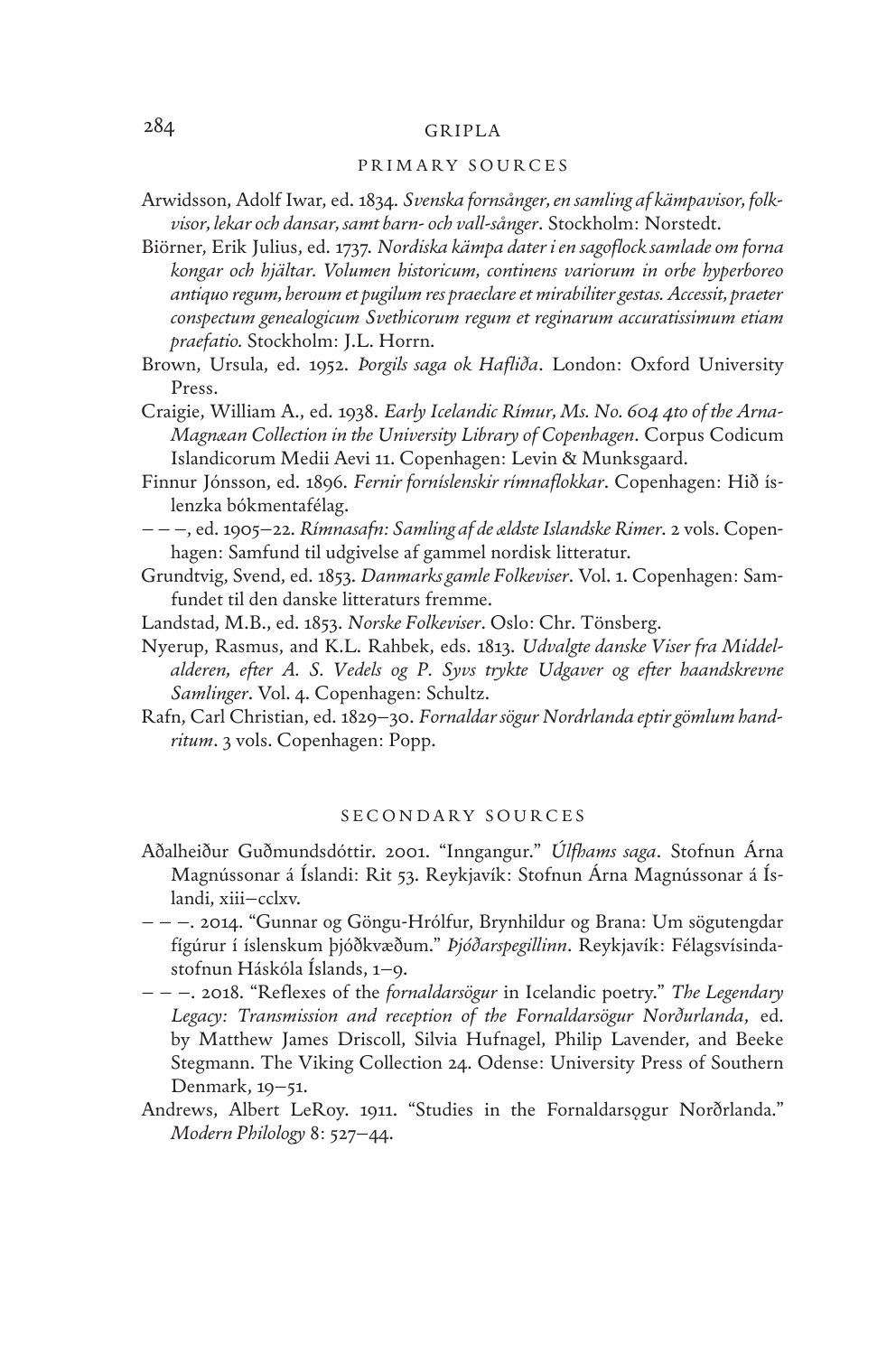- – –. 1912. "Studies in the Fornaldarsǫgur Norðrlanda (Continued)." *Modern Philology* 9: 371–97.
- – –. 1913. "Studies in the Fornaldarsǫgur Norðrlanda (Continued)." *Modern Philology* 10: 601–30.
- Björn K. Þórólfsson. 1934. *Rímur fyrir 1600*. Safn fræðafjelagsins um Ísland og Íslendinga. Copenhagen: S.L. Möller.
- Brown, Ursula. 1946–53. "The Saga of Hrómund Gripsson and Þorgilssaga." *Saga-Book* 13: 51–77.
- Clover, Carol J., and John Lindow, eds. 1985. *Old Norse-Icelandic Literature: A Critical Guide*. Ithaca: Cornell University Press.
- Craige, William A. 1949. "Nokkrar athuganir um rímur." *Aukarit rímnafjelagsins*. Reykjavík: Rímnafélagið, 3–20.
- – –. 1952. *Sýnisbók íslenzkra rímna frá upphafi rímnakveðskapar til loka nítjándu aldar*. London.
- Davíð Erlingsson. 1987. "Prose and Verse in Icelandic Legendary Fiction." *The Heroic Process: Form, Function and Fantasy in Folk Epic*. Dublin: The Glendale Press, 371–93.
- – –. 1989. "Rímur." *Íslensk þjóðmenning*. Reykjavík: Bókaútgáfan þjóðsaga, VI:330–55.
- Driscoll, Matthew James. 1997. *The Unwashed Children of Eve: The Production, Dissemination and Reception of Popular Literature in Post-Reformation Iceland*. Middlesex: Hisarlik Press.
- – –. 2006. "Inngangur." *Fjórar sögur frá hendi Jóns Oddssonar Hjaltalíns*. Reykjavík: Stofnun Árna Magnússonar á Íslandi, vii–lxvii.
- – –. 2012. "*Um gildi gamalla bóka*: Magnús Jónsson í Tjaldanesi und das Ende der isländischen Handschriftenkultur." *Text - Reihe - Transmission, Unfestigkeit als Phänomen skandinavischer Erzählprosa 1500–1800*, ed. by Jürg Glauser and Anna Katharina Richter. Beiträge zur Nordischen Philologie 42. Tübingen: Francke, 255–82.
- – –. 2017. "Pleasure and Pastime. The Manuscripts of Guðbrandur Sturlaugsson á Hvítadal." *Mirrors of Virtue. Manuscripts and Print in Late Pre-Modern Iceland. Opuscula 15*, ed. by Margrét Eggertsdóttir and Matthew James Driscoll. Bibliotheca Arnamagnæana 49. Copenhagen: Museum Tusculanum, 225–76.
- Finnur Jónsson. 1907. *Den islandske Litteraturs Historie, tilligemed den oldnordiske*. Copenhagen: C.E.C. Gad Forlag.
- – –. 1923. *Den oldnorske og oldislandske litteraturs historie*. Vol. 2. Copenhagen: G.E.C. Gads Forlag.
- Finnur Sigmundsson. 1966. *Rímnatal*. 2 vols. Reykjavík: Rímnafélagið.
- Foote, Peter. 1953–57. "Sagnaskemtan: Reykhólar 1119." *Saga-Book* 14: 226–39.
- Holtsmark, A. 1961. "Helgediktningen." *Kulturhistorisk leksikon for nordisk middelalder, fra vikingetid til reformationstid*. Copenhagen: Rosenkilde og Bagger, 6:314–18.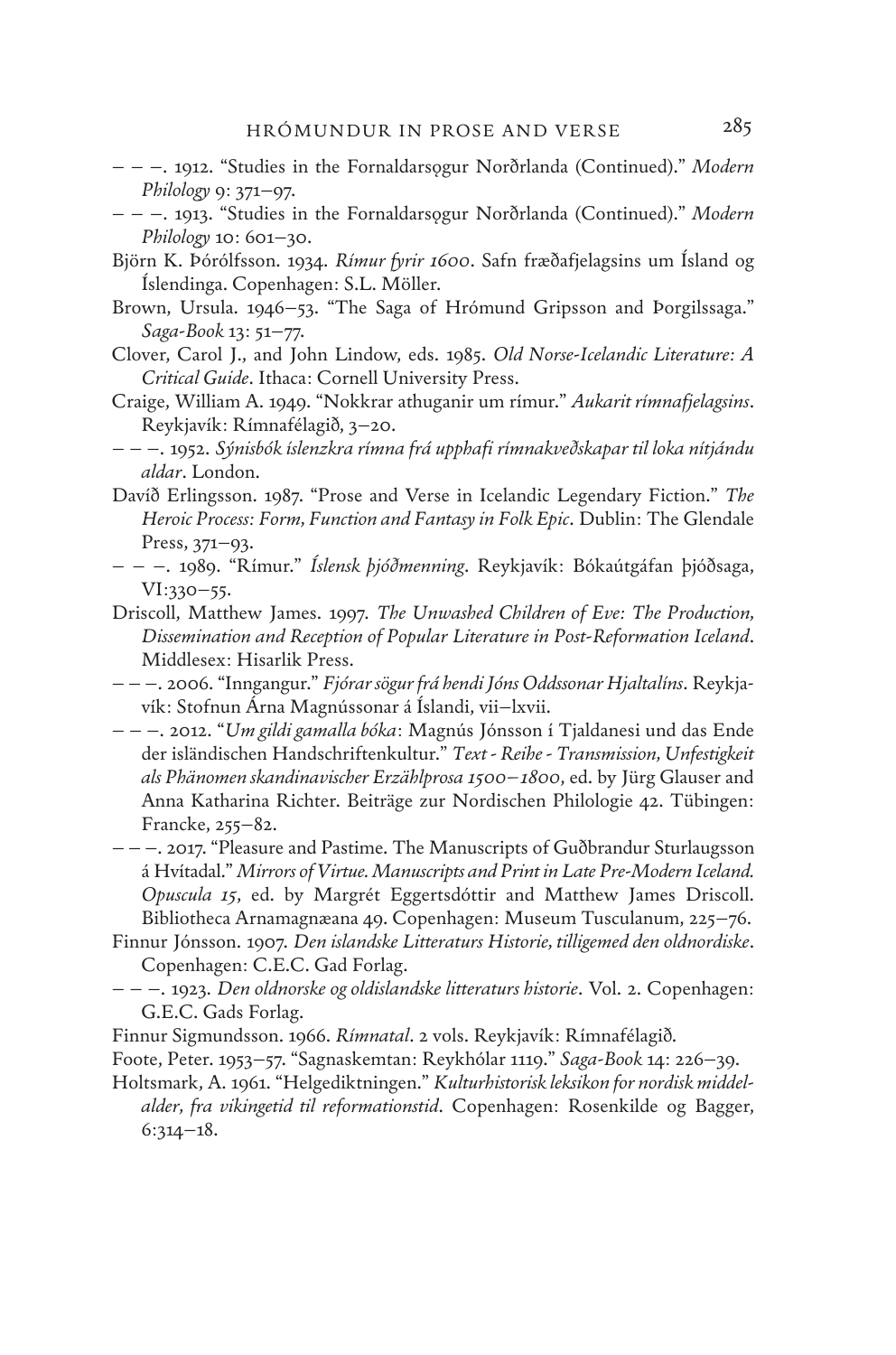- Hooper, A. G. 1930. "Hrómundar saga Greipssonar." MA thesis, Leeds: University of Leeds.
- – –. 1934. "Hrómundar saga Gripssonar and the Griplur." *Leeds Studies in English* 3: 51–56.
- Hughes, Shaun. 1980. "Report on *Rímur* 1980." *Journal of English and Germanic Philology* 79 (4): 477–98.
- – –. 1982. "Rímur." *Dictionary of the Middle Ages*, ed. by Joseph Strayer, 10:401– 07. New York: Scribner.
- – –. 2005. "Late Secular Poetry." *A Companion to Old Norse-Icelandic Literature and Culture*, ed. by Rory McTurk. Oxford: Blackwell, 205–22.
- Jesch, Judith. 1984. "Hrómundr Gripsson Revisited." *Skandinavistik* 14 (2): 89– 105.
- – –. 1993. "Hrómundar saga Gripssonar." *Medieval Scandinavia: An Encyclopedia*, ed. by Phillip Pulsiano, Kirsten Wolf, and Paul Acker. New York and London: Garland Publishing, 305.
- Jón Helgason. 1979. *Gamall kveðskapur*. Íslenzk rit síðari alda 7. Copenhagen: Hið íslenzka fræðafélag.
- Jorgensen, Peter. 1990. "The Neglected Genre of Rímur-Derived Prose and Post-Reformation Jónatas Saga." *Gripla* 7: 187–201.
- – –. 1997. "Introduction." *The Story of Jonatas in Iceland*. Reykjavík: Stofnun Árna Magnússonar á Íslandi, xi–clxxxv.
- Kapitan, Katarzyna Anna. 2018. "Studies in the Transmission History of Hrómundar Saga Greipssonar." PhD thesis, Copenhagen: University of Copenhagen.
- – –. 2020. "Medieval Poetry in Post-Medieval Manuscripts: New Perspectives on the Transmission History of Griplur." *Scripta Islandica* 71: 51–98.
- – –. 2021. "Afterlife of a Lost Saga: A Hitherto Unknown Adaptation of the Lost Saga of Hrómundur Gripsson." *Saga-Book* 45: 59–90.
- – –. Forthcoming. "From Oral Prosimetrum to Viking Metal." *ARV: Nordic Yearbook of Folklore*.
- Kölbing, Eugen. 1876. *Beiträge zur Vergleichenden Geschichte der Romantischen Poesie und Prosa des Mittelalters*. Breslau: Verlag von Wilhelm Koebner.
- Lavender, Philip. 2020. *Long Lives of Short Sagas: The Irrepressibility of Narrative and the Case of Illuga saga Gríðarfóstra*. Odense: University Press of Southern Denmark.
- McTurk, Rory, ed. 2005. *A Companion to Old Norse-Icelandic Literature and Culture*. Oxford: Blackwell.
- Simek, Rudolf and Hermann Pálsson. 2007. *Lexikon der altnordischen Literatur, die mittelalterliche Literatur Norwegens und Islands*. 2nd edition. Kröners Taschenausgabe 490. Stuttgart: Kröner.
- Stefán Einarsson. 1955. "Report on Rímur." *The Journal of English and Germanic Philology* 54 (2): 255–61.
- – –. 1961. *Íslensk bókmenntasaga 874–1960*. Reykjavík: Snæbjörn Jónsson.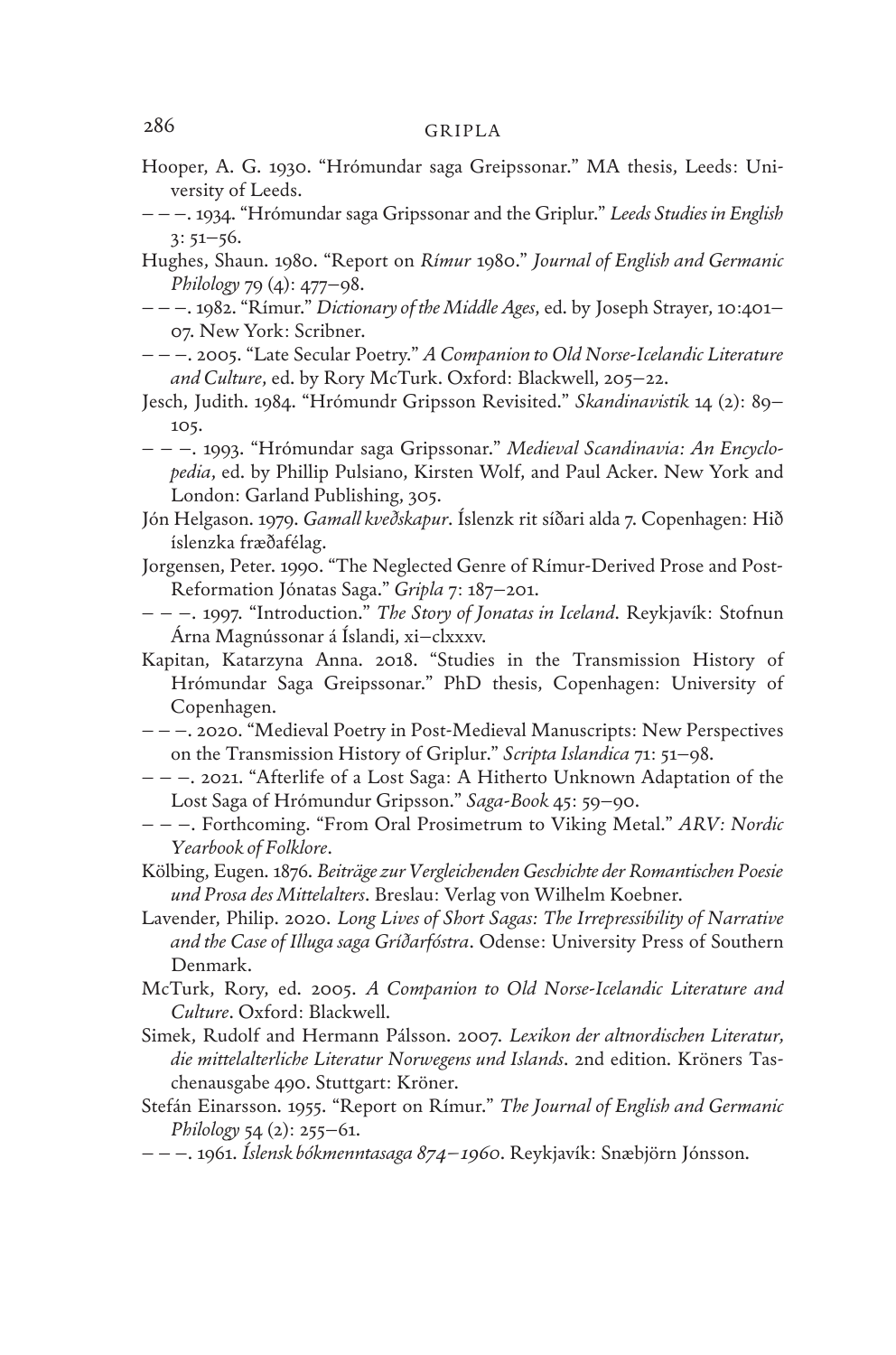- Sverrir Tómasson. 2005. "Hlutverk rímna í íslensku samfélagi á síðari hluta miðalda." *Ritið: tímarit Hugvísindastofnunar* 5 (3): 77–94.
- – –. 2012. "The Function of Rímur in Iceland." *Balladen-Stimmen, Vokalität Als Theoretisches Und Historisches Phänomen*. Tübingen: Francke, 59–74.
- Vésteinn Ólason. 1993. "Kveðskapur frá síðmiðöldum." *Íslensk bókmenntasaga*. Reykjavík: Mál og menning, 2:322–78.

## ÁGRIP

Hrómundur í bundnu og óbundnu máli: Um tengsl fjögurra gerða sögunnar af Hrómundi Greipssyni

**Efnisorð**: *Hrómundar saga Greipssonar*, *Griplur*, fornaldarsögur, rímur, varðveislusaga, rittengsl og textatengsl

Þessi grein rannsakar varðveislusögu frásagna um Hrómund Gr(e)ipsson á íslensku. Áhersla er lögð á rannsókn textatengsla fjögurra verka um Hrómund: tvö í rímnaformi, *Griplur* og *Hrómundar rímur Greipssonar* (*RHG*), og tvö í prósaformi, 17. aldar saga (*17HsG*) og yngri, hingað til óþekkt saga af Hrómundi, hugsanlega frá 19. öld (*19HsG*). Helstu niðurstöður rannsóknarinnar eru að sagnaritari *19HsG*  notaði líklegast bæði *Griplur* og eldri *Hrómundarsögu* til að búa til samhangandi frásögn um Hrómund. Annars byggði hann eða hún aðlögun sína á glataðri gerð sem þegar sameinaði frásögn sögunnar og rímnanna, vegna þess að efni úr báðum eldri aðlögunum finnst í yngri sögunni. Enn fremur er komist að þeirri niðurstöðu að yngri rímurnar af Hrómundi (*RHG*) eigi uppruna sinn í prentaðri útgáfu 17. aldar sögu, af því útgáfuvillu C.C. Rasks er að finna í rímunum.

### SUMMARY

Hrómundur in Prose and Verse: On the Relationships between Four Versions of the Story of Hrómundur Greipsson

**Keywords**: *Hrómundar saga Greipssonar*, *Griplur*, legendary sagas, rímur, transmission history, intertextuality

The present study examines the transmission history of the story of Hrómundur Gr(e)ipsson in Icelandic. Its focus lies in the investigation of textual relationships between four works dealing with the story of Hrómundur: two in metric from, *Griplur* and *Hrómundar rímur Greipssonar* (*RHG*), and two in prose, the seventeenth-century saga (*17HsG*) and the younger, hitherto unknown saga, possibly originating in the nineteenth-century (*19HsG*). The study concludes that the saga-writer of *19HsG* most likely utilised both *Griplur* and the older saga to create a coherent story of Hrómundur. Alternatively, they based their adaptation on a now lost intermediate version of the story that already merged the accounts